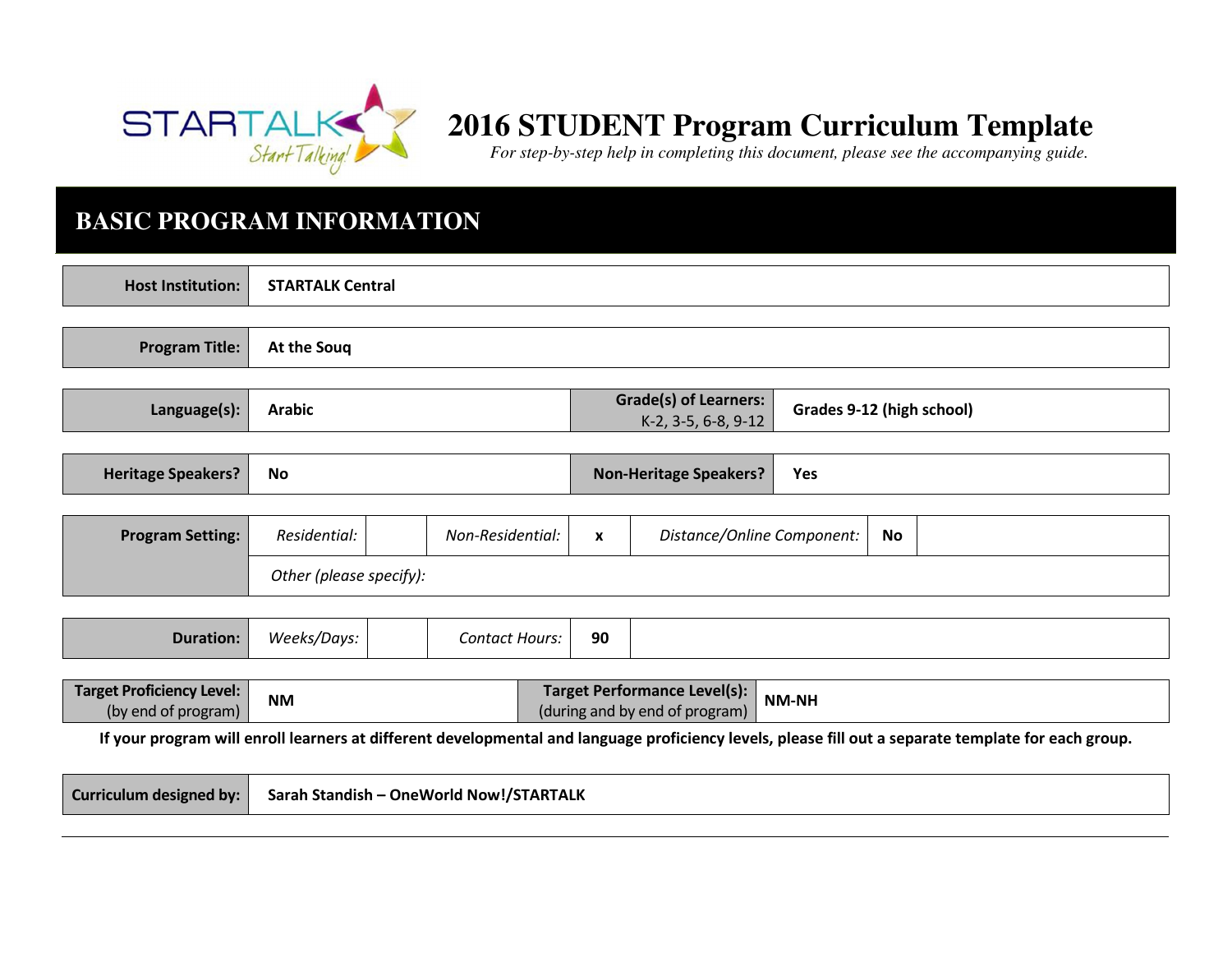#### **STARTALK-endorsed Principles for Effective Teaching and Learning**

- П Implementing a standards-based and thematically organized curriculum
- Facilitating a learner-centered classroom
- Using target language and providing comprehensible input for instruction
- П Integrating culture, content, and language in a world language classroom
- П Adapting and using age-appropriate authentic materials
- п Conducting performance-based assessment

### **STAGE 1: What will learners be able to do with what they know by the end of the program?**

#### **Program Overview and Theme**

 In a paragraph, provide a brief overview of your program. What is the theme that will guide standards-based instruction and learning throughout the program? What will learners experience during the program? What do you hope learners will be able to do after the program ends?

A role play will be the focal point of the camp story: Students imagine that they are part of a group of Arabic students who are extremely excited to have been selected for a study abroad trip to Cairo, where they will be hosted by Egyptian host families. During their stay, students enroll in an intensive Arabic program at the American University in Cairo where they study for several hours each morning. In their free time after class, they hang out at the souq with Egyptian friends. At the souq, they explore the different types of shops and establishments found there, shop for clothing and souvenirs, go to restaurantsand cafes with their Egyptian friends, and help their host families shop for food to cook later. Through their time at the souq, they encounter authentic cultural products and practices such as music and calligraphy. Students learn to greet Egyptians politely and introduce themselves and others, shop for Arabic food and clothing at the market, and order at a restaurant. Students also acquire knowledge of some customs and cultural values related to the linguistic content they are learning. At the end of the program, students realize how far they have come in just a few weeks when they plan for a visit by their American families to Egypt, when they must introduce them to Egyptian food and clothing.

### **Learning Targets**

 Identify the learning targets for your program. First, choose the NCSSFL-ACTFL Global Can-Do Benchmarks that are appropriate to learners' proficiency level(s) and your program goals. Then, select program specific NCSSFL-ACTFL Can-Do Statements that reflect the specific content of your program or createyour own. Attention to and balance of the various modes will depend on your program goal(s). A master list of the NCSSFL-ACTFL Global Can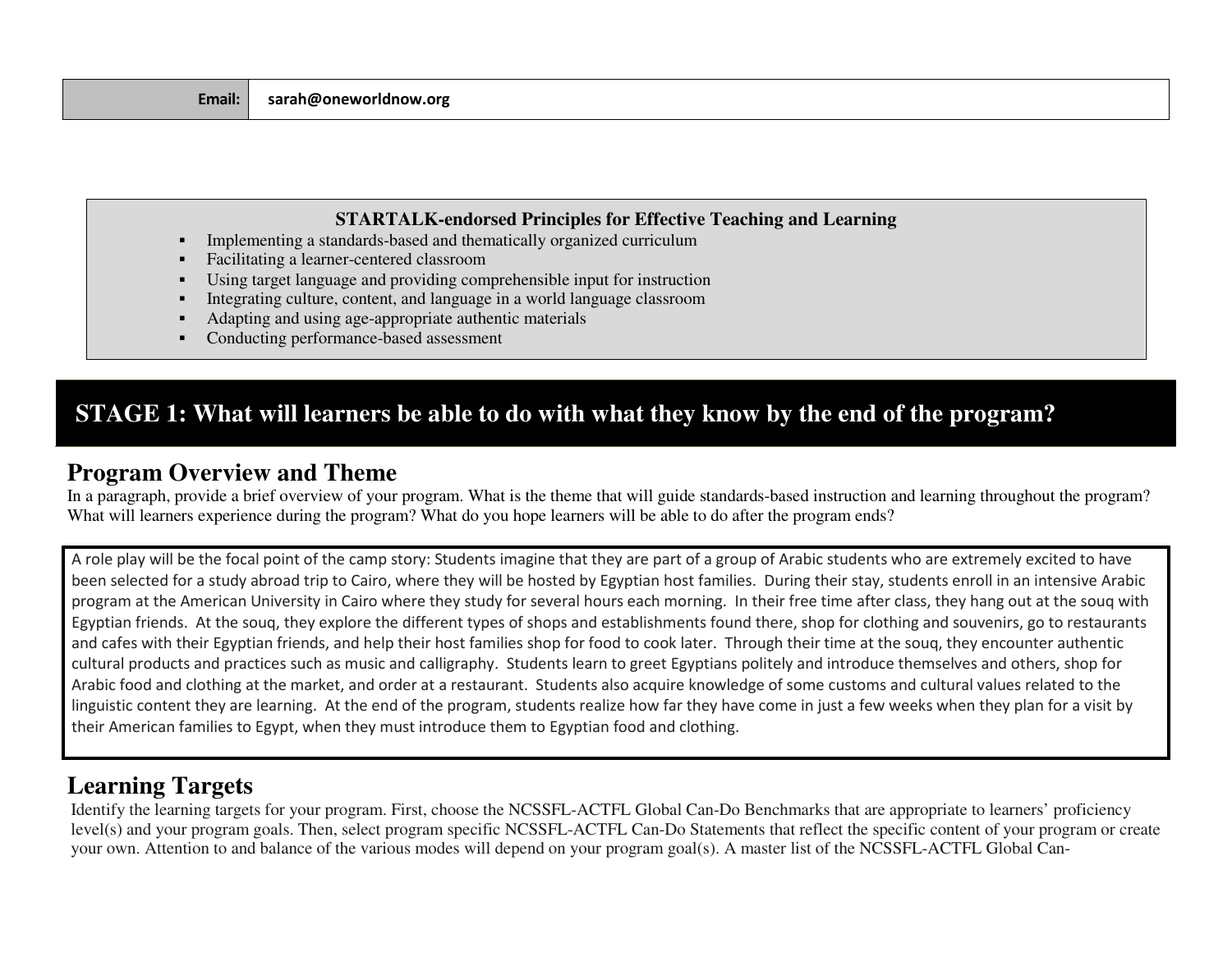Do Benchmarks and Can-Do Statements is available at <u>https://startalk.umd.edu/resources/NCSSFL\_ACTFLCanDos.pdf</u>. You will then be able to use LinguaFolio® Online to document the learning targets you've selected.

| NCSSFL-ACTFL GLOBAL CAN-DO BENCHMARKS<br>Be sure to label the mode and proficiency level of each statement.                                                                                                                                                                                                                                                                                                                 | PROGRAM CAN-DO STATEMENTS<br>OR NCSSFL-ACTFL CAN-DO STATEMENTS<br>Number the Can-Do statements here and then transfer to Stage 3.                                                                                                                                                                                                                                                                                                                                                                                                                                                                                                                                                                                                                                                                                                                                                                                                                                                                                                        |
|-----------------------------------------------------------------------------------------------------------------------------------------------------------------------------------------------------------------------------------------------------------------------------------------------------------------------------------------------------------------------------------------------------------------------------|------------------------------------------------------------------------------------------------------------------------------------------------------------------------------------------------------------------------------------------------------------------------------------------------------------------------------------------------------------------------------------------------------------------------------------------------------------------------------------------------------------------------------------------------------------------------------------------------------------------------------------------------------------------------------------------------------------------------------------------------------------------------------------------------------------------------------------------------------------------------------------------------------------------------------------------------------------------------------------------------------------------------------------------|
| <b>Interpersonal Communication</b>                                                                                                                                                                                                                                                                                                                                                                                          |                                                                                                                                                                                                                                                                                                                                                                                                                                                                                                                                                                                                                                                                                                                                                                                                                                                                                                                                                                                                                                          |
| Novice Mid: I can communicate on very familiar topics using a variety of<br>words and phrases that I have practiced and memorized.<br>Novice High: I can communicate and exchange information about familiar<br>topics using phrases and simple sentences, sometimes supported by<br>memorized language. I can usually handle short social interactions in<br>everyday situations by asking and answering simple questions. | 1. I can greet others (friends, host family members, taxi/bus drivers, shop<br>owners, and waiters).<br>2. I can introduce myself and others using memorized phrases. I can tell<br>others my name, where I am from, and that I am a student. I can tell<br>others my friend's name, where s/he is from and that s/he is a student. I<br>can tell others my family members' names.<br>I can use numbers 1-100 to ask and answer questions about my age.<br>3.<br>I can use some formulaic phrases for bargaining, such as "very<br>4.<br>expensive".<br>I can order at a restaurant or café and ask for the check.<br>I can request items and ask for prices in shops.<br>7. I can ask and respond to questions about the food and drinks I like and<br>dislike or want and don't want.<br>8. I can ask and respond to questions about the clothing or other common<br>items found at shops, including what I like, dislike, want and don't want,<br>and what colors I prefer.<br>9. I can get simple directions to a place in the souq. |
| <b>Presentational speaking</b>                                                                                                                                                                                                                                                                                                                                                                                              |                                                                                                                                                                                                                                                                                                                                                                                                                                                                                                                                                                                                                                                                                                                                                                                                                                                                                                                                                                                                                                          |
| Novice mid: I can present information about myself and some other very<br>familiar topics using a variety of words, phrases, and memorized<br>expressions.<br>Novice High: I can present basic information on familiar topics using<br>language I have practiced using phrases and simple sentences.                                                                                                                        | 10. I can introduce my host family to one of my friends, or one of my friends<br>to my host family.<br>11. I can provide a short description of the kind of clothing item or souvenir I<br>want to buy.<br>12. I can tell where in the soug I like to go, eat, and shop.                                                                                                                                                                                                                                                                                                                                                                                                                                                                                                                                                                                                                                                                                                                                                                 |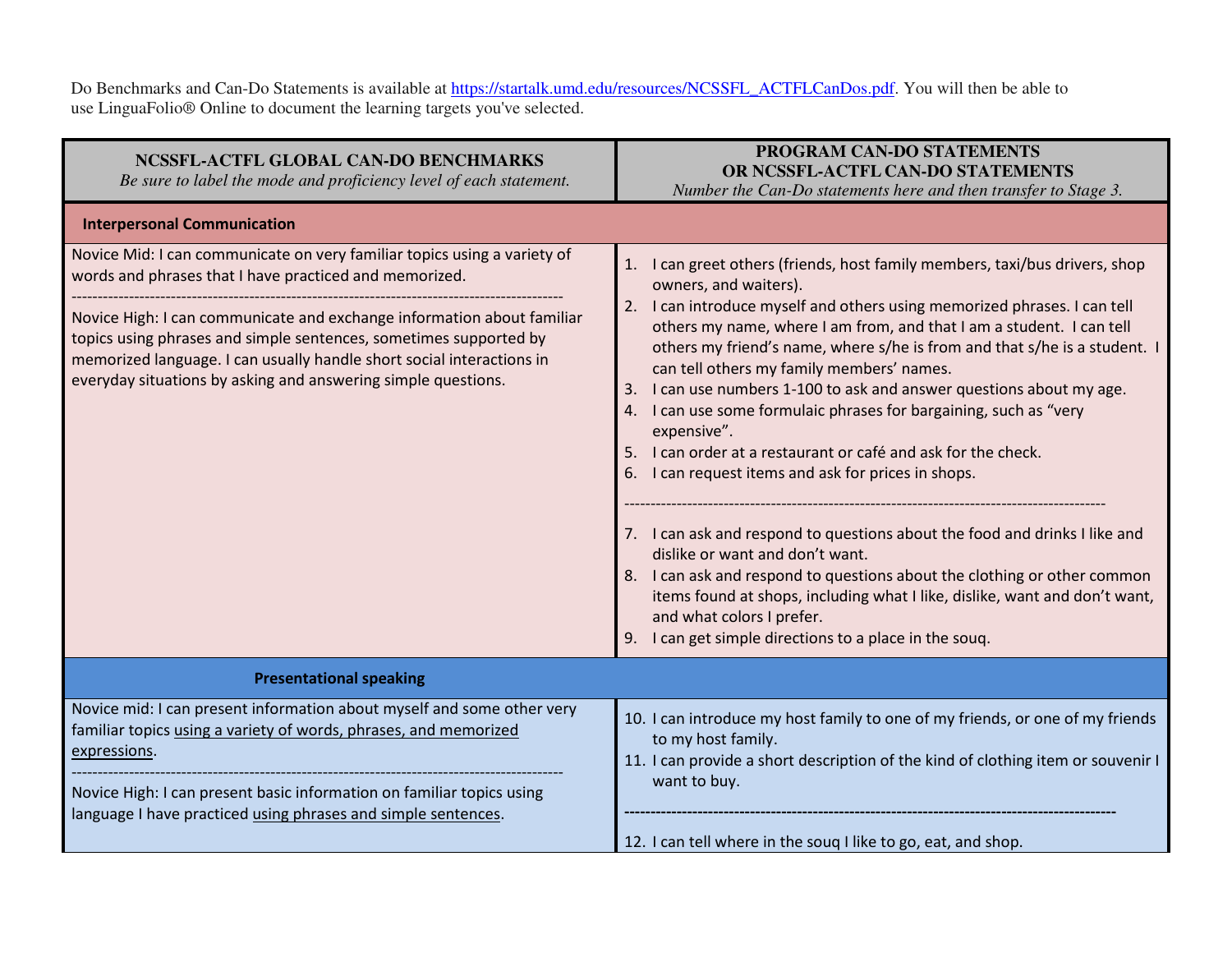|                                                                                                                                                                                                                                                                                                                                          | 13. I can use phrases and simple sentences to present my preferences to<br>others for food, clothing, and the kind of items I like to buy.                                                                                                                                                                                                                                                   |
|------------------------------------------------------------------------------------------------------------------------------------------------------------------------------------------------------------------------------------------------------------------------------------------------------------------------------------------|----------------------------------------------------------------------------------------------------------------------------------------------------------------------------------------------------------------------------------------------------------------------------------------------------------------------------------------------------------------------------------------------|
| <b>Presentational writing</b>                                                                                                                                                                                                                                                                                                            |                                                                                                                                                                                                                                                                                                                                                                                              |
| Novice mid: I can write lists and memorized phrases on familiar topics.<br>Novice High: I can write short messages and notes on familiar topics related<br>to everyday life.                                                                                                                                                             | 14. I can write a shopping list for food, clothing, or souvenirs.<br>15. I can write a menu and list some ingredients for each food.<br>16. I can label a map of a souq with the names of some places I go.<br>17. I can write a short text message to a friend telling them where I am in                                                                                                   |
|                                                                                                                                                                                                                                                                                                                                          | the souq.                                                                                                                                                                                                                                                                                                                                                                                    |
| <b>Interpretive Listening</b>                                                                                                                                                                                                                                                                                                            |                                                                                                                                                                                                                                                                                                                                                                                              |
| Novice mid: I can recognize some familiar words and phrases when I hear<br>them spoken.                                                                                                                                                                                                                                                  | 18. I can understand someone's self-introduction.                                                                                                                                                                                                                                                                                                                                            |
| Novice High: I can often understand words, phrases, and simple sentences<br>related to everyday life. I can recognize pieces of information and sometimes<br>understand the main topic of what is being said.                                                                                                                            | 19. I can understand routine some questions and statements from<br>shopkeepers and waiters, such as asking what I would like or telling me<br>that they don't have a particular item.<br>20. I can sometimes understand the main points of someone's statements of<br>wants, likes/dislikes regarding food and clothing.<br>21. I can follow simple directions to get to a shop at the souq. |
| <b>Interpretive Reading</b>                                                                                                                                                                                                                                                                                                              |                                                                                                                                                                                                                                                                                                                                                                                              |
| Novice mid: I can recognize some letters or characters. I can understand<br>some learned or memorized words and phrases when I read.<br>Novice High: I can understand familiar words, phrases, and sentences within<br>short and simple texts related to everyday life. I can sometimes understand<br>the main idea of what I have read. | 22. I can understand listed prices.<br>23. I can understand a shopping list for food with items I have practiced or<br>memorized.<br>24. I can understand a shopping list of some clothing items with items I have<br>practiced or memorized.<br>25. I can understand some places labeled on a map of the soug.                                                                              |
|                                                                                                                                                                                                                                                                                                                                          | 26. I can understand familiar dishes and ingredients on a menu.                                                                                                                                                                                                                                                                                                                              |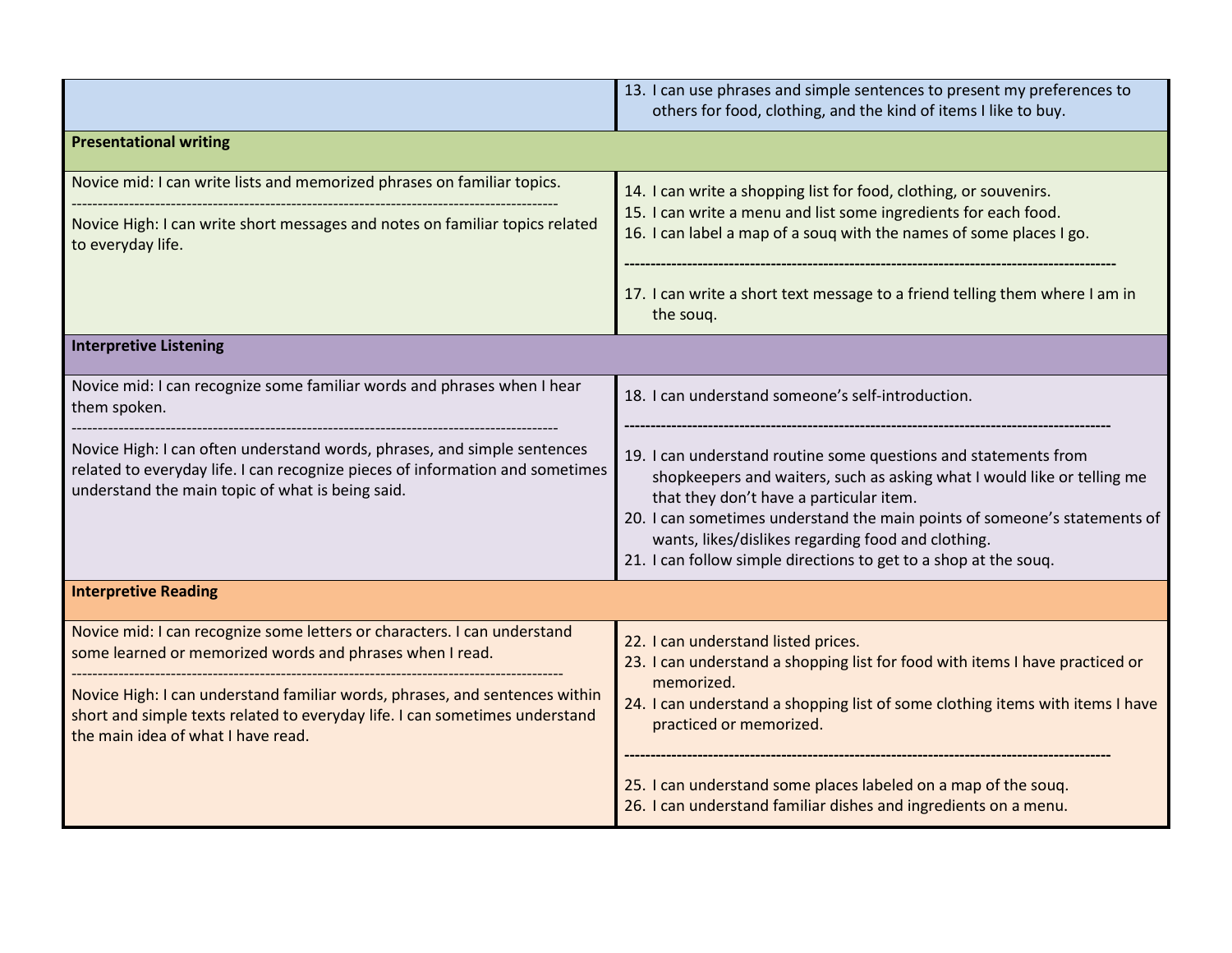## **STAGE 2:** How will learners demonstrate what they can do with what they know by the end of the program?

#### **Summative Performance Assessment**

 Describe the *major summative* performance assessments you will use for each of the three communicative modes. These assessments will provide evidence that learners have achieved the program learning objectives.

| <b>INTERPRETIVE TASK</b>                                                                                                                                                                                                                                                                                                                                                                                                                                                                                                                                                                                                                                    | <b>INTERPERSONAL TASK</b>                                                                                                                                                                                                                                                                                                                                                                                                                                                                                                                                                                                                                                                                                                                                                                                                                                                                                                                                                                                                                                                                                                 | PRESENTATIONAL TASK                                                                                                                                                                                                                                                                                                                                                                                                                                                                                                               |
|-------------------------------------------------------------------------------------------------------------------------------------------------------------------------------------------------------------------------------------------------------------------------------------------------------------------------------------------------------------------------------------------------------------------------------------------------------------------------------------------------------------------------------------------------------------------------------------------------------------------------------------------------------------|---------------------------------------------------------------------------------------------------------------------------------------------------------------------------------------------------------------------------------------------------------------------------------------------------------------------------------------------------------------------------------------------------------------------------------------------------------------------------------------------------------------------------------------------------------------------------------------------------------------------------------------------------------------------------------------------------------------------------------------------------------------------------------------------------------------------------------------------------------------------------------------------------------------------------------------------------------------------------------------------------------------------------------------------------------------------------------------------------------------------------|-----------------------------------------------------------------------------------------------------------------------------------------------------------------------------------------------------------------------------------------------------------------------------------------------------------------------------------------------------------------------------------------------------------------------------------------------------------------------------------------------------------------------------------|
| Learners understand, interpret, and analyze what is<br>heard, read, or viewed on a variety of topics.                                                                                                                                                                                                                                                                                                                                                                                                                                                                                                                                                       | Learners interact and negotiate meaning in spoken, or<br>written conversations to share information, reactions,<br>feelings, and opinions.                                                                                                                                                                                                                                                                                                                                                                                                                                                                                                                                                                                                                                                                                                                                                                                                                                                                                                                                                                                | Learners present information, concepts, and ideas to<br>inform, explain, persuade, and narrate on a variety of<br>topics using appropriate media and adapting to various<br>audiences of listeners, readers, or viewers.                                                                                                                                                                                                                                                                                                          |
| Students will pretend that their American families<br>are going to come visit them at the end of their<br>study abroad experience in Egypt. Ahead of their<br>family's arrival, students review the menu in<br>Arabic and select dishes for the dinner, on behalf<br>of their families. Students also look at a local<br>fashion magazine or clothing blog and make a list<br>of the clothing they would like to buy for their<br>families as gifts before they come.<br>At the Novice Mid level, students may be able to<br>recognize a few familiar items. At the Novice High<br>level, students may be able to understand familiar<br>words and phrases. | In an unrehearsed role-play, students pretend to<br>go to the market and purchase some of the items<br>they listed in their interpretive task. Some<br>students will play the role of clothing sellers, and<br>others will play the role of students shopping for<br>goods. Students will ask sellers what goods they<br>have, compare prices, bargain for clothing when<br>appropriate, and ultimately "purchase" the items<br>they need for their family's visit. Students will<br>then switch roles so that those who initially acted<br>as sellers also have a chance to shop.<br>On the same visit to the market, students visit a<br>local restaurant to place a food order, to be<br>delivered later to their host family's home.<br>Students order food for their whole family (based<br>on the dishes they selected when they read the<br>menu) from other students who are playing the<br>role of restaurant workers. Students also give<br>basic directions for delivery. Students then<br>switch; those who were playing customers<br>assume the role of waiters and take orders from<br>the new "customers." | In a practiced presentation, students will prepare<br>their Egyptian host family for a visit by their<br>American family. Students tell their Egyptian host<br>families about the gifts each member of their<br>American family will receive and the foods that<br>they ordered from the restaurant.<br>At the Novice Mid level, students may complete<br>the task using some words, phrases, and<br>memorized sentences. At the Novice High level,<br>students may complete the task using some<br>phrases and simple sentences. |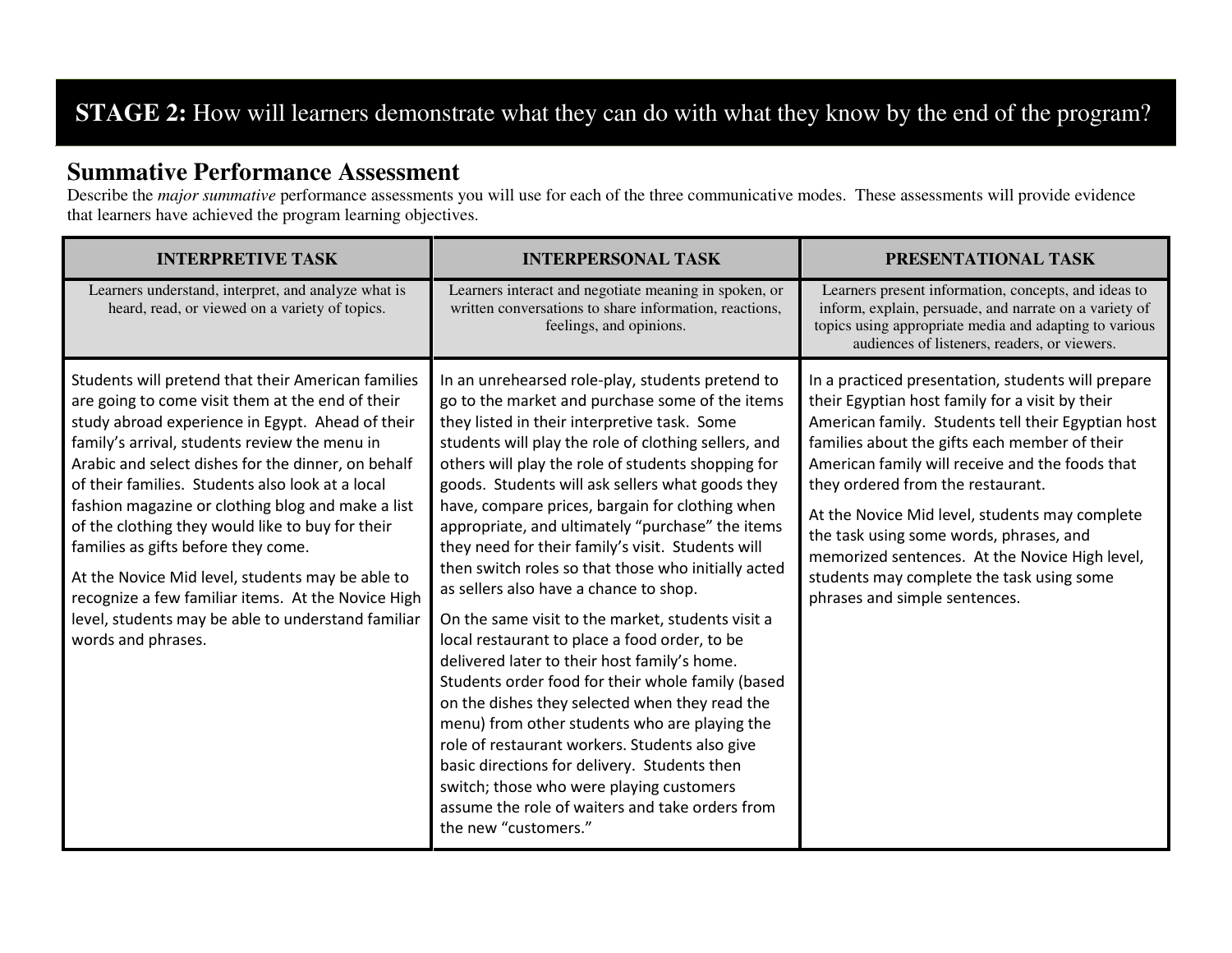| At the Novice Mid level, students may complete<br>the task using some words, phrases, and<br>memorized sentences. At the Novice High level,<br>students may complete the task using some |  |
|------------------------------------------------------------------------------------------------------------------------------------------------------------------------------------------|--|
| phrases and simple sentences.                                                                                                                                                            |  |

### **STAGE 3: What will prepare learners to demonstrate what they can do with what they know?**

#### **Learning Experiences**

 In this section, list the major learning experiences and related evidence of learning from the beginning through the end of your unit/program. Complete the first column with the program Can-Dos developed or identified in Stage 1. In the second column, determine the specific linguistic, cultural, and other subject matter knowledge and skills that learners will acquire as they work with your program theme. In the third column, indicate the learning experiences that will allow learners to develop these skills and knowledge so that they can perform the summative tasks identified in Stage 2.

|    | PROGRAM CAN-DO STATEMENTS<br>NCSSFL-ACTFL CAN-DO STATEMENTS<br>Learners can                                                                                                                | LANGUAGE, CULTURE, CONTENT<br>Learners need to use                                                                                                                                                                                                     | <b>MAJOR LEARNING EXPERIENCES &amp;</b><br><b>EVIDENCE</b> Learners will experience &<br>demonstrate                                                                                                                                                                     |  |  |
|----|--------------------------------------------------------------------------------------------------------------------------------------------------------------------------------------------|--------------------------------------------------------------------------------------------------------------------------------------------------------------------------------------------------------------------------------------------------------|--------------------------------------------------------------------------------------------------------------------------------------------------------------------------------------------------------------------------------------------------------------------------|--|--|
|    | Copy these Can-Dos directly from Stage 1,<br>Column 2. Use one row per Can-Do.                                                                                                             | List the vocabulary, grammatical structures,<br>language chunks, cultural knowledge, and content<br>information that learners need to accomplish the<br>Can-Dos listed in column 1.                                                                    | Describe the key learning<br>tasks/activities/formative assessments that allow<br>learners to demonstrate that they can meet the<br>stated Can-Do.                                                                                                                       |  |  |
|    | <b>Interpersonal Speaking</b>                                                                                                                                                              |                                                                                                                                                                                                                                                        |                                                                                                                                                                                                                                                                          |  |  |
| 1. | I can greet others (friends, host family<br>members, taxi/bus drivers, shop owners, and<br>waiters).                                                                                       | مرحبا، أهلا، أهلا وسهلا، أهلاً بك، السلام عليكم، وعليكم السلام،<br>كيف الحال، بخير ، الحمد ش<br>Hello, welcome, response to welcome, peace be<br>upon you, response to peace be upon you, how<br>are you, well, thank God (response to how are<br>you) | Teacher models greeting students as they walk<br>into the class; students practice greeting each<br>other.<br>Students watch a video of the song السلام عليكم عليكم السلام عليكم<br>students may sing along as well as observe and<br>imitate appropriate body language. |  |  |
| 2. | I can introduce myself and others using<br>memorized phrases. I can tell others my name,<br>where I am from, and that I am a student. I<br>can tell others my friend's name, where s/he is | اسمى، ما اسمك؟<br>تشرّفنا<br>أنا طالب \ طالبة في مدرسة                                                                                                                                                                                                 | The teacher assigns students "secret identities".<br>These identities include different information for<br>each student, such as a fake name, age, place of<br>origin, and place of study. The teacher gives                                                             |  |  |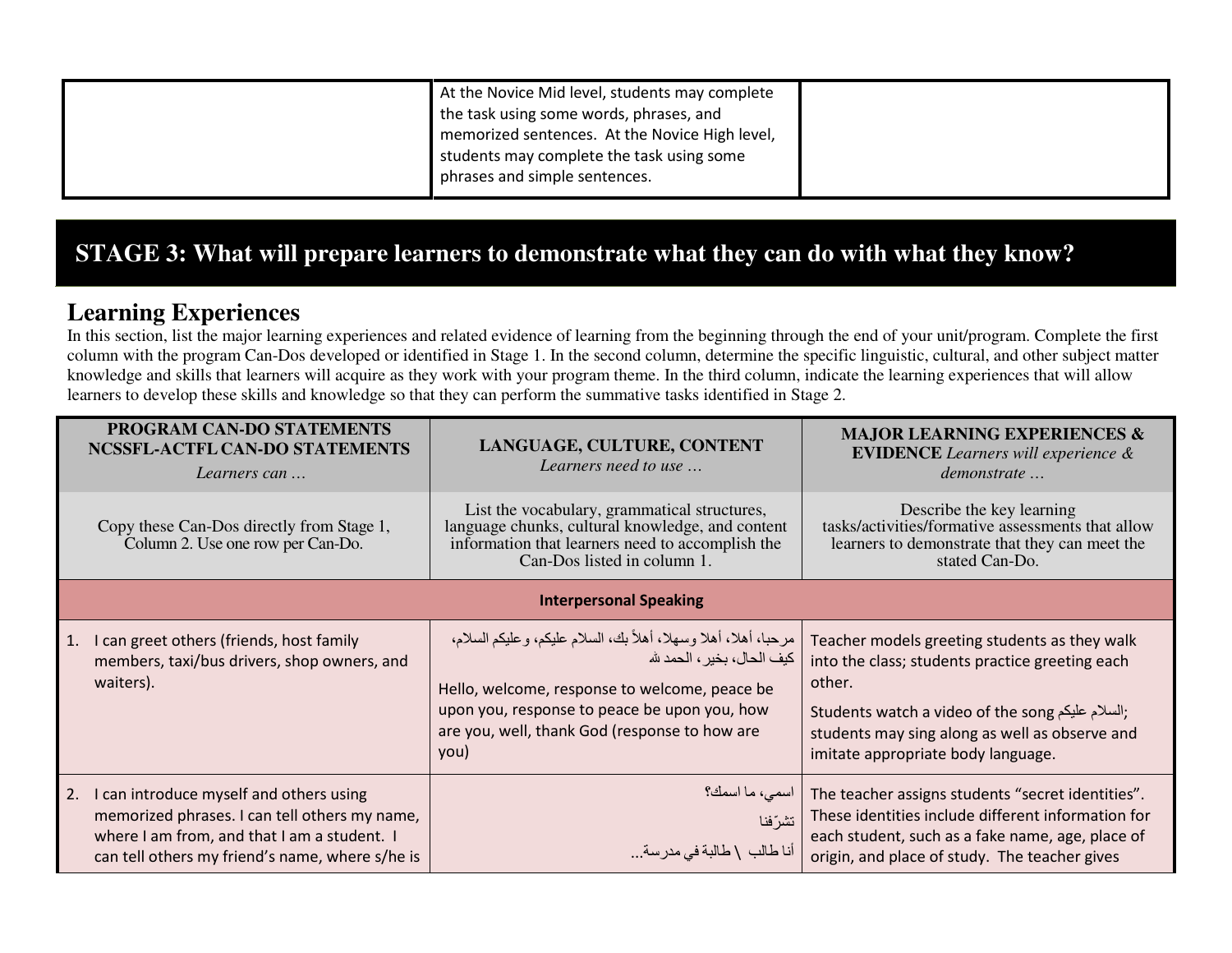| from and that s/he is a student. I can tell<br>others my family members' names.  | من أين أنت؟<br>أنا من<br>صديقى اسمه، صديقتى اسمها<br>أمّي اسمها، أبي اسمه، أخنّي اسمها، أخي اسمه<br>My name is, what's your name?<br>Nice to meet you<br>I am a student at _________ school<br>Where are you from?<br>I am from<br>My friend's name is<br>My mother's name is, my father's name is, my<br>sister's name is, my brother's name is | students tasks, such as "Find three people who go<br>to the same school as you do." Students must<br>question each other in the target language and<br>find other students from the same school. Once<br>they have, they introduce them to another<br>student. For the next task, the teacher asks the<br>students to find their family members (those who<br>have the same last name). They then must<br>introduce their family members to another<br>classmate. Teachers can use members of famous<br>families (e.g. the Obamas, the Simpsons) as secret<br>identities to be sure that the family relationships<br>are clear.                     |
|----------------------------------------------------------------------------------|--------------------------------------------------------------------------------------------------------------------------------------------------------------------------------------------------------------------------------------------------------------------------------------------------------------------------------------------------|-----------------------------------------------------------------------------------------------------------------------------------------------------------------------------------------------------------------------------------------------------------------------------------------------------------------------------------------------------------------------------------------------------------------------------------------------------------------------------------------------------------------------------------------------------------------------------------------------------------------------------------------------------|
| 3. I can use numbers 1-100 to ask and answer<br>questions about my age.          | كم عمرك؟<br>  عمري<br>الأرقام من 1 إلى 20<br>How old are you?<br>My age is<br>Numbers from 1-20                                                                                                                                                                                                                                                  | Students imagine that it is the first day of school at<br>their new Arabic program. Students must figure<br>out which class to be in based on their ages. The<br>teacher may assign a fake age to each student to<br>increase the diversity of ages in the room. The<br>teacher will also then provide the students with a<br>sheet of paper listing the different "classes" that<br>will be formed at their new program, such as a<br>class for students age 12-14, a class for students<br>age 15-17, and a class for students age 18-20.<br>Students must find out the ages of other students<br>in the room and create a roster for each class. |
| 4. I can use some formulaic phrases for<br>bargaining, such as "very expensive". | غالي، رخيص، غالي جداً، ليس رخيص، أحسن من<br>هل يمكن سعر أرخص؟<br>هذا سعر غالي جداً.<br>هذا سعر ممتاز                                                                                                                                                                                                                                             | In a continuation of the clothes-shopping role play,<br>students play out some rudimentary bargaining in<br>order to obtain the clothes they are looking for at<br>a good price. "Customers" comment on how<br>expensive the prices are and ask for a lower price.<br>"Shopkeepers" try to earn a higher price.                                                                                                                                                                                                                                                                                                                                     |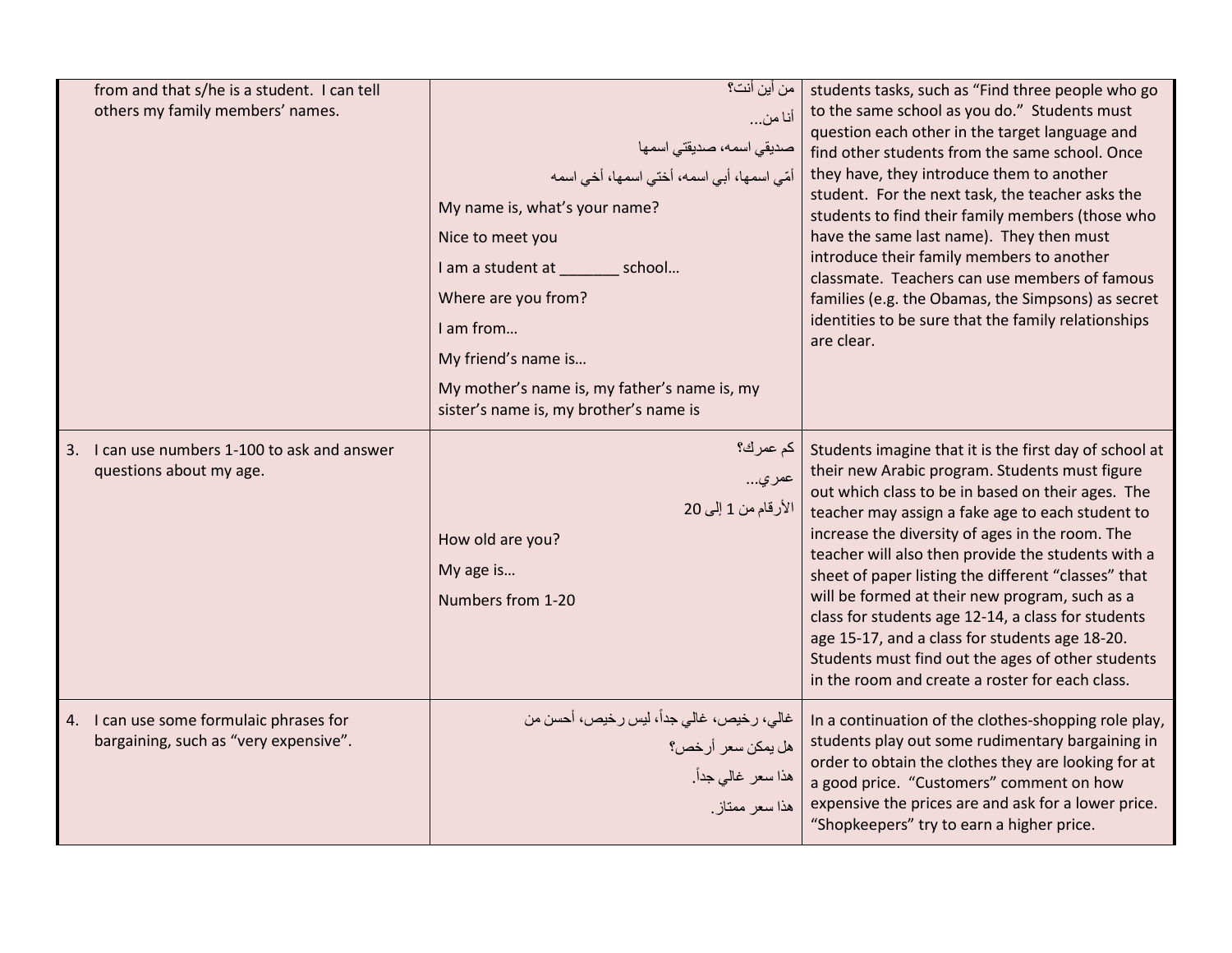|                                                                  | Expensive, cheap, very expensive, it's not cheap,<br>better than<br>Is a cheaper price possible?<br>This price is very expensive<br>This is an excellent price                                                                                                     |                                                                                                                                                                                                                                                                                                                                                                                                                                                        |
|------------------------------------------------------------------|--------------------------------------------------------------------------------------------------------------------------------------------------------------------------------------------------------------------------------------------------------------------|--------------------------------------------------------------------------------------------------------------------------------------------------------------------------------------------------------------------------------------------------------------------------------------------------------------------------------------------------------------------------------------------------------------------------------------------------------|
| 5. I can order at a restaurant or café and ask for<br>the check. | اريدمن فضلك<br>الحساب من فضلك<br>تريد \ تريدين _________ ، مضبوط؟<br>تفضّل \ تفضّلي<br>الحساب<br>الأرقام من 1 إلى 100<br>I want ________ please<br>The check, please<br>You want ________, is that right?<br>Here you go<br>The check is for<br>Numbers from 1-100 | Students role-play ordering at a café or restaurant.<br>Some students play the roles of waiters and others<br>play the roles of customers. The customers must<br>order politely and then ask for the check.                                                                                                                                                                                                                                            |
| 6. I can request items and ask for prices in shops.              | هل عندك ؟<br>  عندي، ليس عندي<br> <br>  كم سعر؟<br>السعر …<br>الأرقام من 1 إلى 100<br>Do you have?<br>I have, I don't have<br>How much is?                                                                                                                         | Students may role-play asking questions about<br>prices. One student plays the role of a shopkeeper<br>and another the role of a customer. The teacher<br>should ideally provide the student either with<br>realia from the target culture or with pictures of<br>the target culture. The "customer" asks the price<br>of different items. The "shopkeeper" will provide<br>the price of items based on a list the teacher has<br>provided him or her. |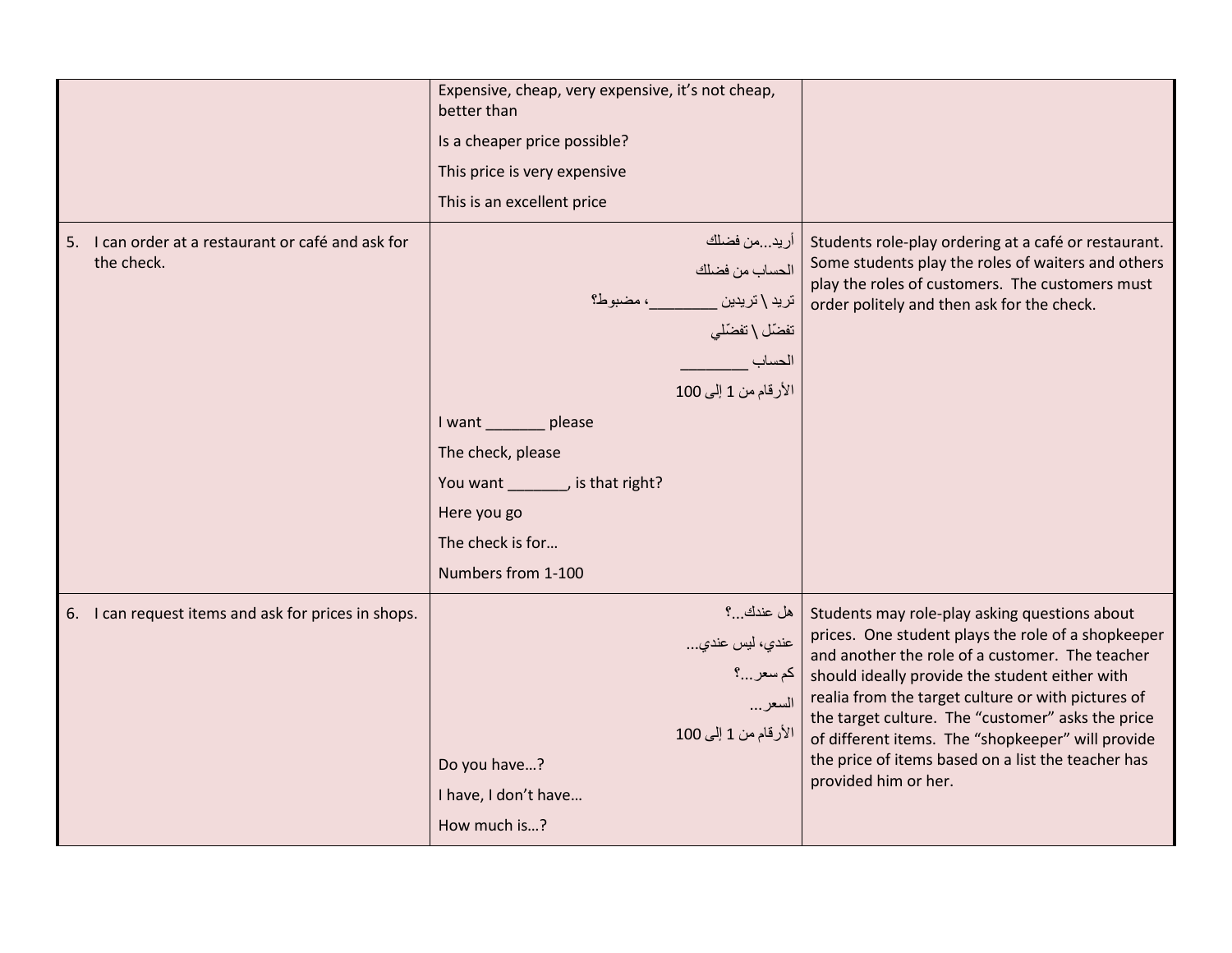|                                                                                                                                                                                          | The price is                                                                                                                                                                                                                                                                                                       |                                                                                                                                                                                                                                                                                                                                                                                                                                                                                        |
|------------------------------------------------------------------------------------------------------------------------------------------------------------------------------------------|--------------------------------------------------------------------------------------------------------------------------------------------------------------------------------------------------------------------------------------------------------------------------------------------------------------------|----------------------------------------------------------------------------------------------------------------------------------------------------------------------------------------------------------------------------------------------------------------------------------------------------------------------------------------------------------------------------------------------------------------------------------------------------------------------------------------|
|                                                                                                                                                                                          | Numbers from 1-100                                                                                                                                                                                                                                                                                                 |                                                                                                                                                                                                                                                                                                                                                                                                                                                                                        |
| 7. I can ask and respond to questions about the<br>food and drinks I like and dislike or want and<br>don't want.                                                                         | أحب، لا أحب<br>أريد، لا أريد<br>فلافل، طعمية، كشري، كباب، شاورما، ورق عنب، كوسا محشى،<br>باباً غنوج، شوربة عدس، بقلاوة<br>الخضبار، اللحم، الدجاج، السمك، الفواكه، الحلويات<br>قهوة أمريكية، قهوة عربية \ تركية، شاي، ماء، عصير<br>قهوة بالسكر ، بلا سكّر<br>كلمات أخرى تناسب اهتمام الطلاب<br>I like, I don't like | Two students work together to plan a meal using<br>the target language. Using a checklist, the<br>students ask each other whether or not they like<br>certain dishes and ingredients. At the end, the<br>students select several dishes for their meal<br>together that both of them will enjoy, based on<br>their stated likes and dislikes.                                                                                                                                          |
|                                                                                                                                                                                          | I want, I don't want                                                                                                                                                                                                                                                                                               |                                                                                                                                                                                                                                                                                                                                                                                                                                                                                        |
|                                                                                                                                                                                          | Falafel, kushari, kebob, shawarma, grape leaves,<br>stuffed zucchini, baba ghanoush, grape leaves,<br>baklava                                                                                                                                                                                                      |                                                                                                                                                                                                                                                                                                                                                                                                                                                                                        |
|                                                                                                                                                                                          | Vegetables, meat, chicken, fish, fruit, Arab sweets                                                                                                                                                                                                                                                                |                                                                                                                                                                                                                                                                                                                                                                                                                                                                                        |
|                                                                                                                                                                                          | American coffee, Arabic / Turkish coffee, tea,<br>water, juice                                                                                                                                                                                                                                                     |                                                                                                                                                                                                                                                                                                                                                                                                                                                                                        |
|                                                                                                                                                                                          | Coffee with sugar, without sugar                                                                                                                                                                                                                                                                                   |                                                                                                                                                                                                                                                                                                                                                                                                                                                                                        |
|                                                                                                                                                                                          | Other words according to the interests of the<br>students                                                                                                                                                                                                                                                          |                                                                                                                                                                                                                                                                                                                                                                                                                                                                                        |
| 8. I can ask and respond to questions about the<br>clothing or other common items found at<br>shops, including what items and colors I like,<br>dislike, want and don't want, or prefer. | هل تحب \ تحبين؟<br>أحب، لا أحب<br>هل عندك؟<br>عندي، ليس عندي<br>أحب أن ألبس، لا أحب أن ألبس<br>أفضّل                                                                                                                                                                                                               | The teacher gives some students, who play<br>"customers", a shopping list, either written in<br>Arabic or using pictures (if students do not know<br>the Arabic alphabet yet). The teacher gives other<br>students, who play "shopkeepers" a list of items<br>they have in their stores. Not all shopping lists and<br>lists of items in stores are the same, representing a<br>number of different clothing shops or stands in the<br>soug. Students must find out which shop has the |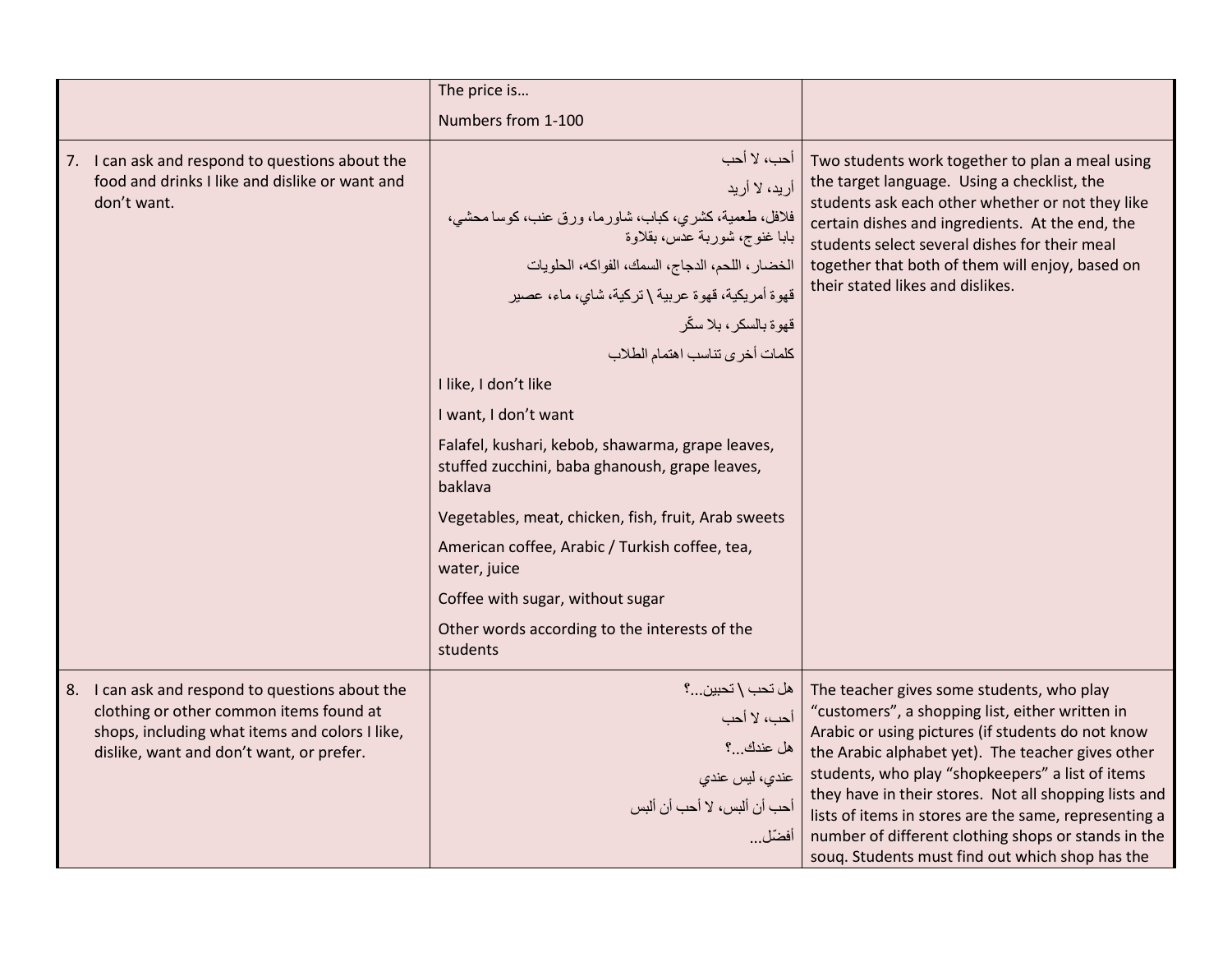|                                                     | تنورة، جاكيت، فستان، حذاء، قبّعة، قميص، بنطلون، نظارة،<br>حجاب، حطَّة، عقال، ثو ب، عباءة، جلابية                          | items on their list, including with having the<br>correct color.                                                                                                 |
|-----------------------------------------------------|---------------------------------------------------------------------------------------------------------------------------|------------------------------------------------------------------------------------------------------------------------------------------------------------------|
|                                                     | طويل، قصير<br>لون، أحمر ، أزرق، أصفر ، أسود، أبيض، أخضر ، بنفسجي، وردي،<br>بنى، برتقالى، رمادي                            | In another activity, students work in pairs to plan<br>the outfits they would like to wear for different<br>outings. The teacher gives them a list of situations |
|                                                     | كلمات أخرى تناسب اهتمامات الطلاب                                                                                          | to plan for, such as a normal day in their program,<br>an outing to a fancy restaurant, and a visit to a                                                         |
|                                                     | Do you like?                                                                                                              | mosque. Students plan the outfits that they will                                                                                                                 |
|                                                     | I like, I don't like                                                                                                      | wear.                                                                                                                                                            |
|                                                     | Do you have?                                                                                                              |                                                                                                                                                                  |
|                                                     | I have, I don't have                                                                                                      |                                                                                                                                                                  |
|                                                     | I like to wear, I don't like to wear                                                                                      |                                                                                                                                                                  |
|                                                     | I prefer                                                                                                                  |                                                                                                                                                                  |
|                                                     | Skirt, jacket, dress, shoes, hat, shirt, pants, hijab,<br>hatta / iqal (type of headdress), thobe, abaya,<br>galabiyya    |                                                                                                                                                                  |
|                                                     | Long, short                                                                                                               |                                                                                                                                                                  |
|                                                     | Red, blue, yellow, black, white, green, purple, pink,<br>brown, orange, gray                                              |                                                                                                                                                                  |
|                                                     | Other words according to the interests of the<br>students                                                                 |                                                                                                                                                                  |
| I can get simple directions to a place in the<br>9. | عفواً، هل تعرف أين؟                                                                                                       | The teacher clears space between the desks or                                                                                                                    |
| souq.                                               | السوق، محل الملابس \ سوق الملابس، محل فواكه، محل خضار \<br>سوق الفواكه والخضار ، جزّار ، مسجد، كنيسة، مطعم، مقهى، بقاليّة | tables in the classroom. The teacher places<br>pictures of different places, such as a mosque or<br>vegetable market, around the room. The teacher               |
|                                                     | إذهب \ اذهبي \ اذهبوا إلى الأمام                                                                                          | also labels the corridors between desks with the                                                                                                                 |
|                                                     | لْفِّ \ لَفِّي \ لَفُّوا إِلَى الْيِمِينِ \ إِلَى الْيِسارِ عند                                                           | names of streets. Working in pairs, students ask<br>each other for directions to different locations.                                                            |
|                                                     | الزاوية، المحل، وما إلى ذلك                                                                                               | They must follow the directions they are given and                                                                                                               |
|                                                     | بجانب، أمام، قريب من،                                                                                                     | see if they end up at the right place.                                                                                                                           |
|                                                     | في شار ع                                                                                                                  | The teacher gives students maps, either authentic<br>or modified. Working in pairs, students practice                                                            |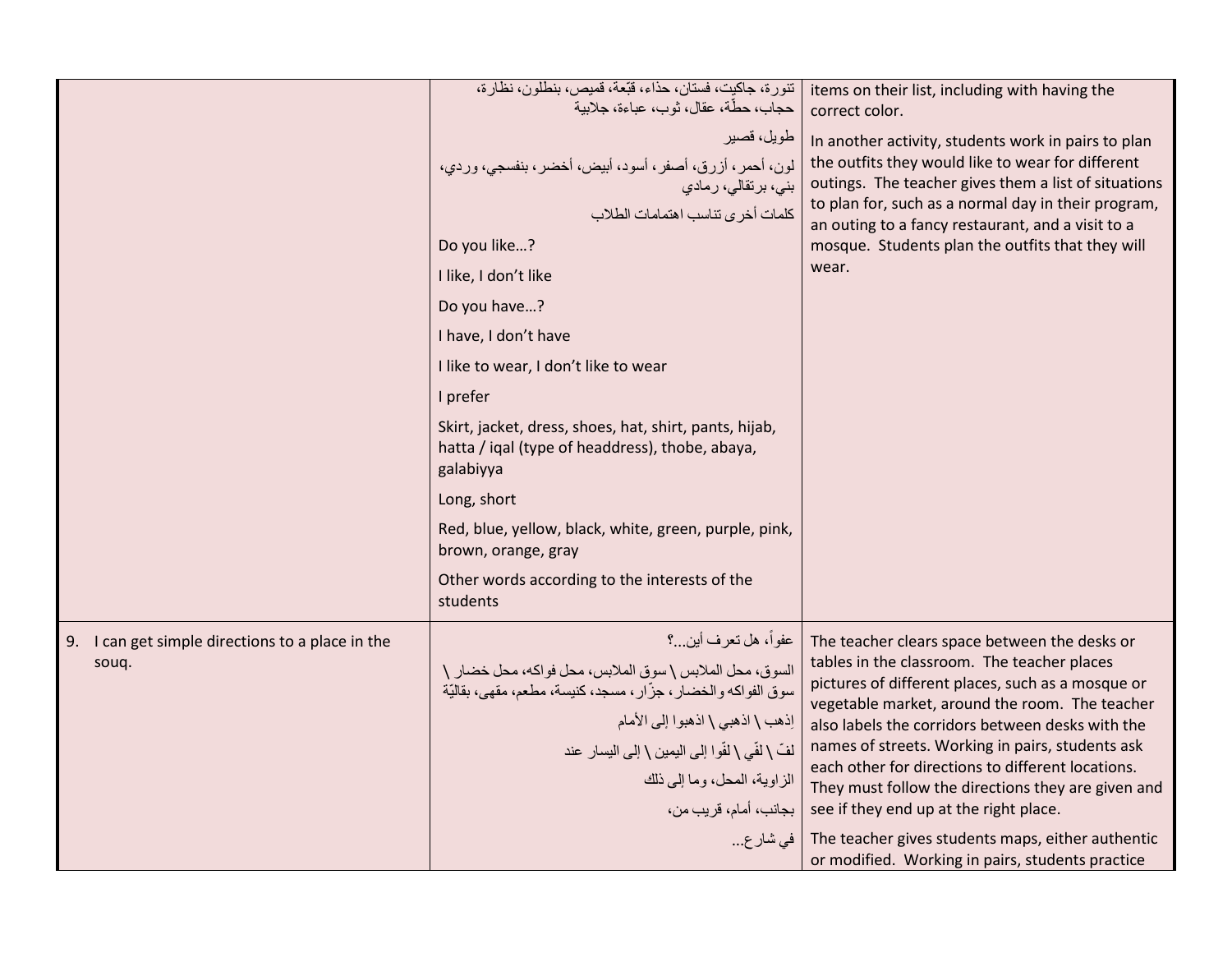|                                                                                                     | Excuse me, do you know where _______ is?<br>The market, clothing shop, clothing market, fruit<br>shop, vegetables shop, fruit and vegetables<br>market, butcher, mosque, church, restaurant, café,<br>convenience store<br>Go straight<br>Turn left / turn right at (the corner, the shop, etc.)<br>On street<br>Beside, in front of, close to | giving each other directions. Students pretend<br>they are starting at a certain spot on the map and<br>one student must ask for directions to another<br>location. The other student directs him or her; the<br>student who is receiving the directions must trace<br>the route on the map to demonstrate that he/she<br>understands.                                                                                                                  |
|-----------------------------------------------------------------------------------------------------|------------------------------------------------------------------------------------------------------------------------------------------------------------------------------------------------------------------------------------------------------------------------------------------------------------------------------------------------|---------------------------------------------------------------------------------------------------------------------------------------------------------------------------------------------------------------------------------------------------------------------------------------------------------------------------------------------------------------------------------------------------------------------------------------------------------|
|                                                                                                     | <b>Presentational Speaking</b>                                                                                                                                                                                                                                                                                                                 |                                                                                                                                                                                                                                                                                                                                                                                                                                                         |
| 10. I can introduce my host family to one of my<br>friends, or one of my friends to my host family. | هذا صديقى، اسمه<br>هذه صديقتي، اسمها<br>هذا أبي، اسمه<br>هذه أمي، اسمها<br>هذا أخي، اسمه<br>هذه أختى، اسمها<br>This is my friend, his / her name is<br>This is my father, his name is<br>This is my mother, her name is<br>This is my brother, his name is<br>This is my sister, her name is                                                   | As a corollary to the activity in which students<br>have a "secret identity" and must find their<br>classmates and members of their family, students<br>present the "classmates" and "family members" to<br>the rest of the class and introduce them.<br>Students also receive pictures representing<br>families from the target culture. Students pretend<br>that this is their host family; they give each a name<br>and present them to a classmate. |
| 11. I can provide a short description of the kind of<br>clothing item or souvenir I want to buy.    | أريد<br>تذكار ، لوحة، صورة ل(مكان)، وشاح، علبة، حلي، كتاب<br>كبير \كبيرة، صغير \صغيرة، جميل \ جميلة، غالي \ غالية،<br>رخيص \ رخيصة<br>كلمات أخرى تناسب اهتمام الطلاب                                                                                                                                                                           | Students play a kind of "bingo" with souvenir<br>desires. Students receive a "bingo board" with<br>different kinds of souvenirs listed down one side<br>and adjectives to describe them listed across the<br>top. Students go around the room and each say a<br>souvenir they would like, coupled with an<br>adjective. For example, if one student says, "I                                                                                            |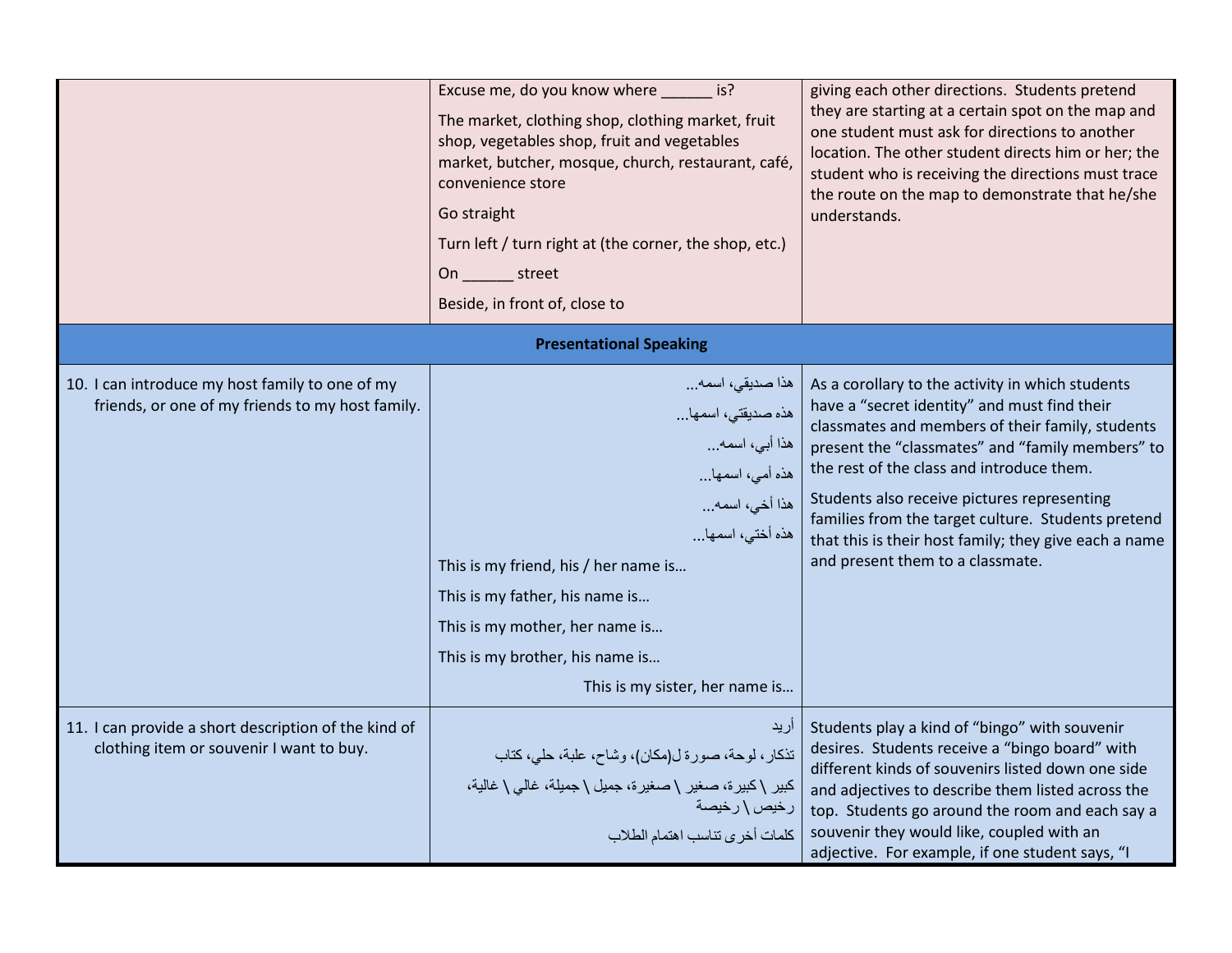|                                                                                                                                               | I want<br>A souvenir, a painting / piece of art, a picture of (a<br>place), a scarf, a box, jewelry<br>Big, small, beautiful, expensive, cheap<br>Other words according to the interests of the<br>students                                                                                                                                                                                                                                                                           | want a beautiful picture" of a mosque, students<br>cross out the box at the intersection of "picture"<br>and beautiful. Students 'win' when they get an<br>entire row crossed out.                                                                                                                                                                                                                                                                                                                                              |
|-----------------------------------------------------------------------------------------------------------------------------------------------|---------------------------------------------------------------------------------------------------------------------------------------------------------------------------------------------------------------------------------------------------------------------------------------------------------------------------------------------------------------------------------------------------------------------------------------------------------------------------------------|---------------------------------------------------------------------------------------------------------------------------------------------------------------------------------------------------------------------------------------------------------------------------------------------------------------------------------------------------------------------------------------------------------------------------------------------------------------------------------------------------------------------------------|
| 12. I can tell where in the soug I like to go, eat,<br>and shop.                                                                              | احب<br>أذهب إلى<br>السوق، محل الملابس \ سوق الملابس، محل فواكه، محل خضار \<br>سوق الفواكه والخضار ، جزَّار ، مسجد، كنيسة، مطعم، مقهى، بقاليَّة<br>I like<br>I go to<br>The market, clothing shop, clothing market, fruit<br>shop, vegetables shop, fruit and vegetables<br>market, butcher, mosque, church, restaurant, café,<br>convenience store                                                                                                                                    | Students prepare a short presentation for new<br>tourists about the souq. They present pictures and<br>use several sentences to tell some of the places<br>they like to go, eat, and shop in the souq.                                                                                                                                                                                                                                                                                                                          |
| 13. I can use phrases and simple sentences to<br>present my preferences to others for food,<br>clothing, and the kind of items I like to buy. | أحب أن ألبس، لا أحب أن ألبس<br>أفضّل<br>تنور ة، جاكيت، فستان، حذاء، قبّعة، قميص، بنطلون، نظار ة،<br>حجاب، حطَّة، عقال، ثو ب، عباءة، جلابية<br>طويل، قصير<br>لون، أحمر، أزرق، أصفر، أسود، أبيض، أخضر، بنفسجي، وردي،<br>بنی، برتقالی، رمادی<br>أحب أن آكل \ أشرب، لا أحب أن آكل \ أشرب<br>فلافل، طعمية، كشري، كباب، شاورما، ورق عنب، كوسا محشى،<br>بابا غنوج، شوربة عدس، بقلاوة<br>الخضار ، اللحم، الدجاج، السمك، الفواكه، الحلويات<br>قهوة أمريكية، قهوة عربية \ تركية، شاي، ماء، عصير | Students create an "about me" pamphlet with<br>pictures of some of their likes and dislikes and<br>present it to the other students in class.<br>Students play an authentic video featuring<br>interviews with shoppers and shopkeepers in a<br>Cairo souq. Students pretend to be the shoppers<br>and shopkeepers who are being interviewed and<br>create their own monologues about what they<br>want. The teacher plays the video with the sound<br>off while students take on the role of different<br>people in the video. |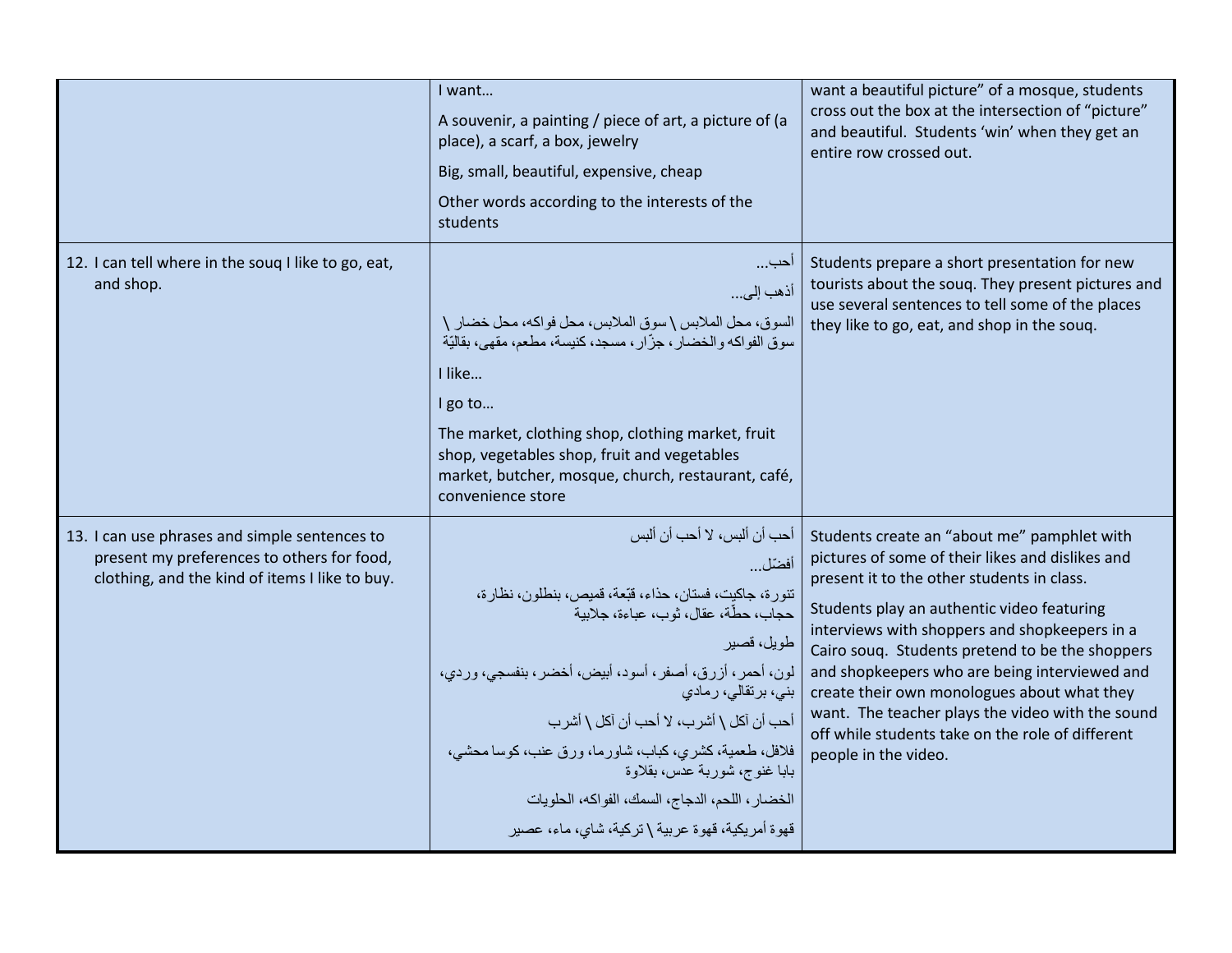|                                                        | قهوة بالسكر ، بلا سكّر<br>كلمات أخرى تناسب اهتمام الطلاب                                                               |                                                                                                            |
|--------------------------------------------------------|------------------------------------------------------------------------------------------------------------------------|------------------------------------------------------------------------------------------------------------|
|                                                        | I like to wear, I don't like to wear                                                                                   |                                                                                                            |
|                                                        |                                                                                                                        |                                                                                                            |
|                                                        | I prefer                                                                                                               |                                                                                                            |
|                                                        | Skirt, jacket, dress, shoes, hat, shirt, pants, hijab,<br>hatta / iqal (type of headdress), thobe, abaya,<br>galabiyya |                                                                                                            |
|                                                        | Long, short                                                                                                            |                                                                                                            |
|                                                        | Red, blue, yellow, black, white, green, purple, pink,<br>brown, orange, gray                                           |                                                                                                            |
|                                                        | I like to eat / drink, I don't like to eat / drink                                                                     |                                                                                                            |
|                                                        | Falafel, kushari, kebob, shawarma, grape leaves,<br>stuffed zucchini, baba ghanoush, grape leaves,<br>baklava          |                                                                                                            |
|                                                        | Vegetables, meat, chicken, fish, fruit, Arab sweets                                                                    |                                                                                                            |
|                                                        | American coffee, Arabic / Turkish coffee, tea,<br>water, juice                                                         |                                                                                                            |
|                                                        | Coffee with sugar, without sugar                                                                                       |                                                                                                            |
|                                                        | Other words according to the interests of the<br>students                                                              |                                                                                                            |
| <b>Presentational Writing</b>                          |                                                                                                                        |                                                                                                            |
| 14. I can write a shopping list for food, clothing, or | معرفة الحروف العربية                                                                                                   | After planning a meal with a fellow student in a                                                           |
| souvenirs.                                             | تذكار، لوحة، صورة ل(مكان)، وشاح، علبة، حلى، كتاب                                                                       | previously mentioned activity, students write a<br>shopping list for the foods they need to buy to         |
|                                                        | تنورة، جاكيت، فستان، حذاء، قبّعة، قميص، بنطلون، نظارة،<br>حجاب، حطَّة، عقال، ثوب، عباءة، جلاببة                        | make that meal.                                                                                            |
|                                                        | خضار ، اللحم، الدجاج، السمك، الفواكه، الحلويات                                                                         | In another activity, students imagine that it is their<br>last week in Egypt. They make a shopping list of |
|                                                        | كلمات أخرى تناسب اهتمام الطلاب                                                                                         | the clothing and other souvenir items they would                                                           |
|                                                        | Knowledge of the Arabic alphabet                                                                                       | like to buy to bring back to their families.                                                               |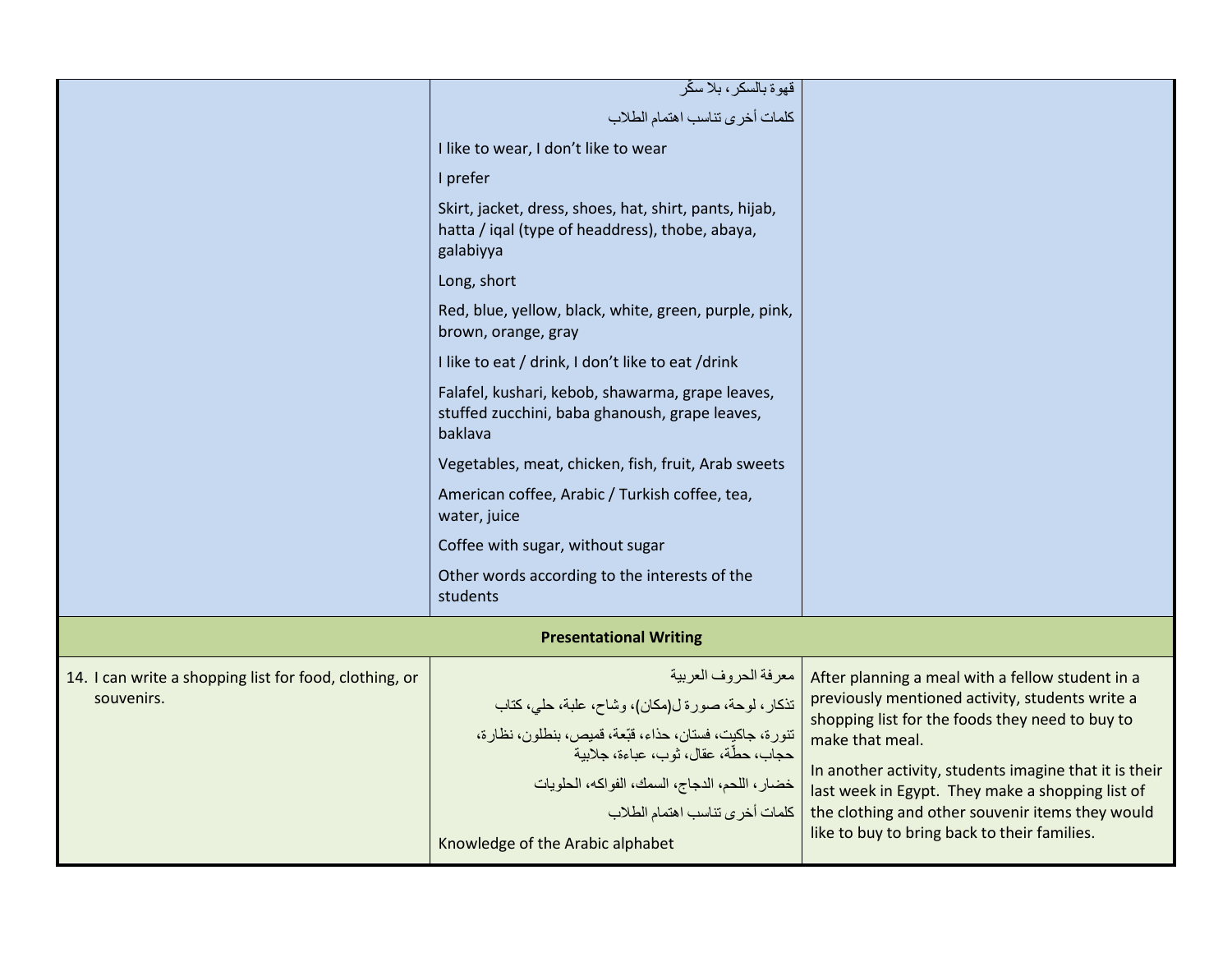|                                                   | A souvenir, a painting / piece of art, a picture of (a<br>place), a scarf, a box, jewelry                              |                                                                                                             |
|---------------------------------------------------|------------------------------------------------------------------------------------------------------------------------|-------------------------------------------------------------------------------------------------------------|
|                                                   | Skirt, jacket, dress, shoes, hat, shirt, pants, hijab,<br>hatta / iqal (type of headdress), thobe, abaya,<br>galabiyya |                                                                                                             |
|                                                   | Vegetables, meat, chicken, fish, fruit, Arab sweets                                                                    |                                                                                                             |
|                                                   | Other words according to the interests of the<br>students                                                              |                                                                                                             |
| 15. I can write a menu and list some ingredients  | معرفة الحروف العربية                                                                                                   | After planning a meal with a classmate, students                                                            |
| for each food.                                    | فلافل، طعمية، كشرى، لكباب، شاورما، ورق عنب، كوسا محشى،<br>بطاطس، بابا غنوج، شوربة عدس، بقلاوة                          | work in pairs to write a menu for the meal. They<br>list the dishes they will make and some of the          |
|                                                   | خضار، لحم، دجاج، سمك، فواكه، حلويات                                                                                    | ingredients for each.                                                                                       |
|                                                   | قهوة أمريكية، قهوة عربية \ تركية، شاي، ماء، عصير                                                                       | In another activity, students work in small groups<br>to create a menu for a restaurant they would like     |
|                                                   | قهوة بالسكر ، بلا سكّر                                                                                                 | to open in the souq. They list on the menu as<br>many ingredients as they can for each dish.                |
|                                                   | كلمات أخرى تناسب اهتمام الطلاب                                                                                         |                                                                                                             |
|                                                   | Knowledge of the Arabic alphabet                                                                                       |                                                                                                             |
|                                                   | Falafel, kushari, kebob, shawarma, grape leaves,<br>stuffed zucchini, baba ghanoush, grape leaves,<br>baklava          |                                                                                                             |
|                                                   | Vegetables, meat, chicken, fish, fruit, Arab sweets                                                                    |                                                                                                             |
|                                                   | American coffee, Arabic / Turkish coffee, tea,<br>water, juice                                                         |                                                                                                             |
|                                                   | Coffee with sugar, without sugar                                                                                       |                                                                                                             |
|                                                   | Other words according to the interests of the<br>students                                                              |                                                                                                             |
| 16. I can label a map of a soug with the names of | معرفة الحروف العربية                                                                                                   | The teacher removes the words from an authentic                                                             |
| some places I go.                                 | السوق، محل الملابس \ سوق الملابس، محل فواكه، محل خضار \<br>سوق الفواكه والخضار ، جزّار ، مسجد، مطعم، مقهى، بقالة       | or semi-authentic map. The teacher writes<br>numbers on various places on the map and                       |
|                                                   |                                                                                                                        | provides a set of pictures of authentic places from<br>the target culture (a café, a restaurant, etc.). The |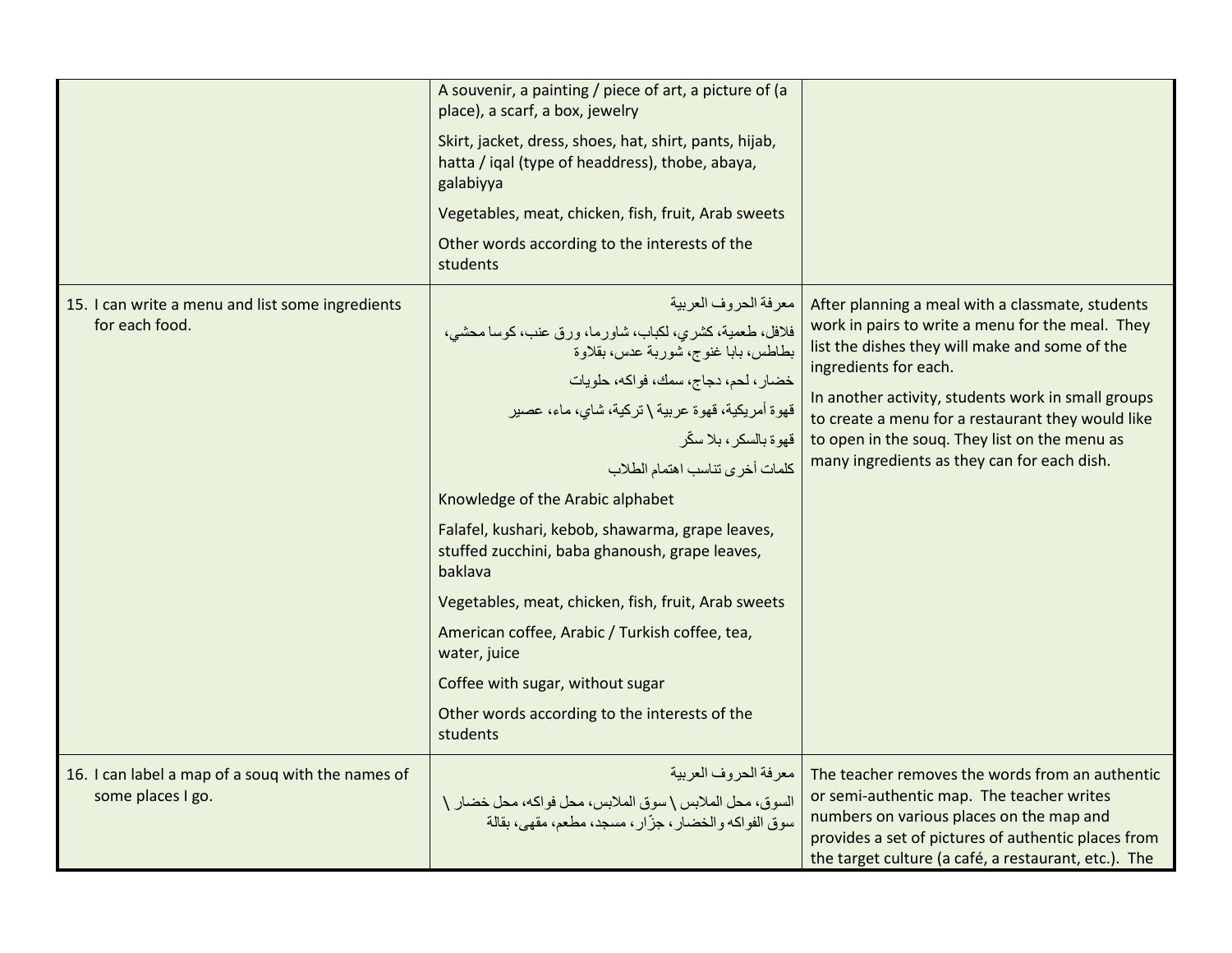|                                                                                          | Knowledge of the Arabic alphabet<br>The market, clothing shop, clothing market, fruit<br>shop, vegetables shop, fruit and vegetables<br>market, butcher, mosque, church, restaurant, café,<br>convenience store                                                                                                                                                                                                                                                | teacher labels each picture with a number.<br>Students must then label the map in Arabic with<br>each location in its correct place.                                                                                                                                                                                       |
|------------------------------------------------------------------------------------------|----------------------------------------------------------------------------------------------------------------------------------------------------------------------------------------------------------------------------------------------------------------------------------------------------------------------------------------------------------------------------------------------------------------------------------------------------------------|----------------------------------------------------------------------------------------------------------------------------------------------------------------------------------------------------------------------------------------------------------------------------------------------------------------------------|
| 17. I can write a short text message to a friend<br>telling them where I am in the souq. | معرفة الحروف العربية<br>أين أنت؟<br>أنا في<br>السوق، محل الملابس \ سوق الملابس، محل فواكه، محل خضار \<br>سوق الفواكه والخضار ، جزّار ، مسجد، مطعم، مقهى، بقالة<br>في شار ع<br>قريب من<br>Knowledge of the Arabic alphabet<br>Where are you?<br>I am at<br>The market, clothing shop, clothing market, fruit<br>shop, vegetables shop, fruit and vegetables<br>market, butcher, mosque, church, restaurant, café,<br>convenience store<br>On street<br>Close to | Students will use an authentic or semi-authentic<br>map. The students spin a top or a penny on the<br>map; where ever it falls is the place they are<br>located. They must write a "text message" to a<br>friend telling him or her where they are, either on<br>paper or using an educational platform such as<br>Edmodo. |
|                                                                                          | <b>Interpretive listening</b>                                                                                                                                                                                                                                                                                                                                                                                                                                  |                                                                                                                                                                                                                                                                                                                            |
| 18. I can understand someone's self-introduction.                                        | اسمى<br>عمري<br>أنا من<br>أنا طالب \ طالبة في مدرسة<br>My name is                                                                                                                                                                                                                                                                                                                                                                                              | Students watch clips from Al-Jazeera Children's<br>in which real أطفال المهجر Channel shows such as<br>Arab children introduce themselves. After<br>listening, students demonstrate understanding by<br>designing an ID card for the students whose videos<br>they watched.                                                |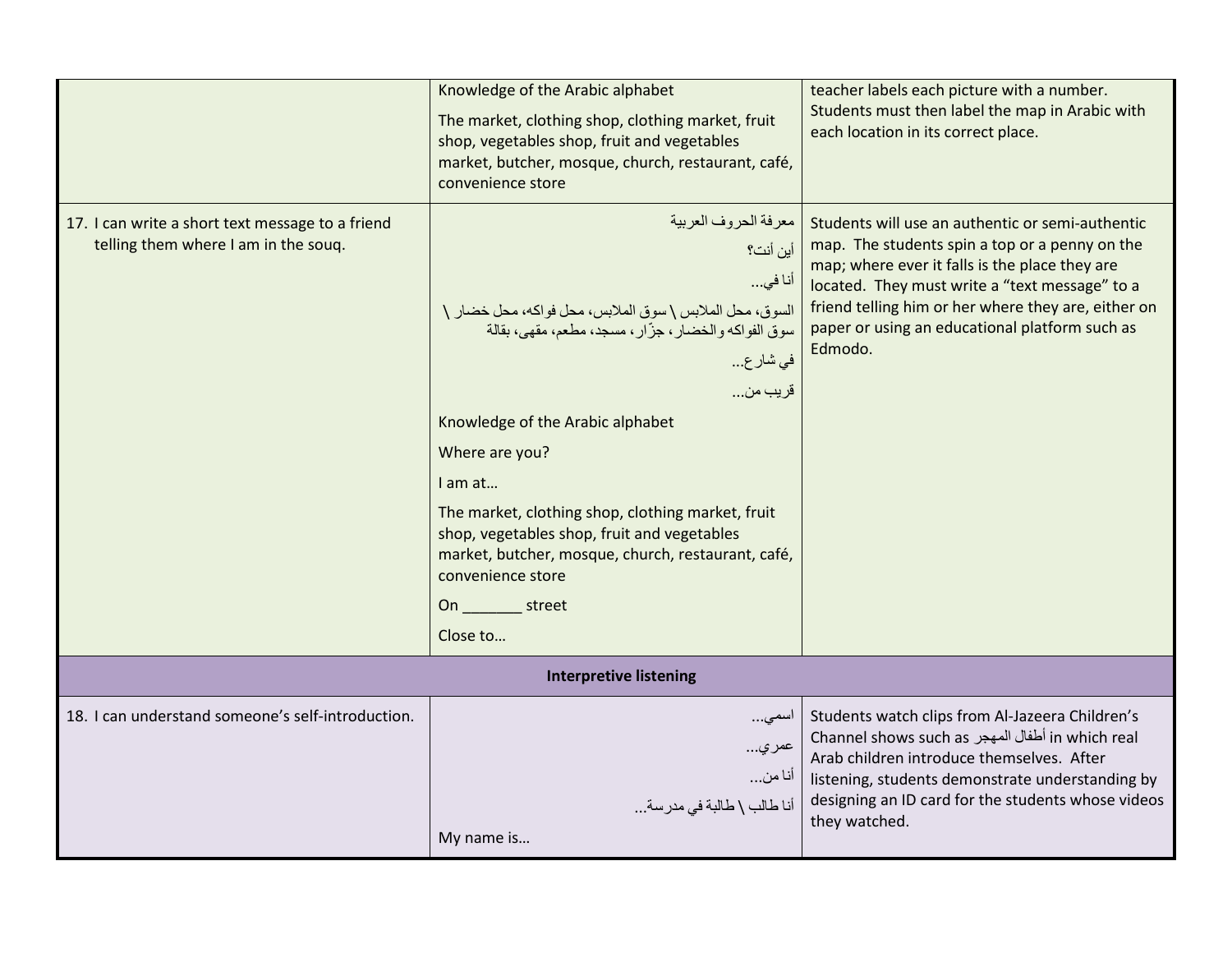|                                                                                             | My age is                                                                     |                                                                                                          |
|---------------------------------------------------------------------------------------------|-------------------------------------------------------------------------------|----------------------------------------------------------------------------------------------------------|
|                                                                                             |                                                                               |                                                                                                          |
|                                                                                             | I am from                                                                     |                                                                                                          |
|                                                                                             | I am a student at<br>school.                                                  |                                                                                                          |
| 19. I can understand some routine questions and<br>statements from shopkeepers and waiters, | أهلا وسهلا                                                                    | Students hear questions and statements as part of<br>role-plays shopping for clothes or food or ordering |
| such as asking what I would like or telling me                                              | ماذا ترید \ تریدین؟                                                           | at restaurants. Students may demonstrate                                                                 |
| that they don't have a particular item.                                                     | هل ترید \ تریدین؟                                                             | understanding by checking off items on a sheet                                                           |
|                                                                                             | آسف \ أسفة، ليس عندنـا                                                        | showing what items a store has and doesn't have<br>in stock, for example.                                |
|                                                                                             | السعر                                                                         | Students watch a clip from the Al-Jazeera program                                                        |
|                                                                                             | Welcome                                                                       | جولة في سوق بمنطقة عين شمس for example) جولة أسواق                                                       |
|                                                                                             | What would you like?                                                          | and try to extract some information (شرقى القاهرة                                                        |
|                                                                                             | Do you want?                                                                  | about what goods different shopkeepers are<br>selling and some information about prices where            |
|                                                                                             | I'm sorry, we don't have                                                      | relevant.                                                                                                |
|                                                                                             | The price is                                                                  |                                                                                                          |
| 20. I can sometimes understand the main points                                              | أحب أن ألبس، لا أحب أن ألبس                                                   | Students listen to presentations by other students                                                       |
| of someone's statements of wants,                                                           | أفضّل                                                                         | in which they discuss their preferences; they                                                            |
| likes/dislikes regarding food and clothing.                                                 | تنورة، جاكيت، فستان، حذاء، قبّعة، قميص، بنطلون، نظارة،                        | demonstrate understanding by recording the<br>information they hear in some way, such as by              |
|                                                                                             | حجاب، حطَّة، عقال، ثو ب، عباءة، جلابية                                        | filling out a chart tracking the likes and dislikes of                                                   |
|                                                                                             | طويل، قصير                                                                    | their classmates.                                                                                        |
|                                                                                             | لون، أحمر، أزرق، أصفر، أسود، أبيض، أخضر، بنفسجي، وردي،<br>بنی، برتقالی، رمادی | Students watch clips from Al-Jazeera Children's<br>in which Arab أطفال المهجر Channel shows such as      |
|                                                                                             | أحب أن آكل \ أشرب، لا أحب أن آكل \ أشرب                                       | children introduce themselves and name some of                                                           |
|                                                                                             | فلافل، طعمية، كشرى، كباب، شاورما، ورق عنب، كوسا محشى،                         | their likes and dislikes.                                                                                |
|                                                                                             | بابا غنوج، شوربة عدس، بقلاوة                                                  |                                                                                                          |
|                                                                                             | الخضار، اللحم، الدجاج، السمك، الفواكه، الحلويات                               |                                                                                                          |
|                                                                                             | قهوة أمريكية، قهوة عربية \ تركية، شاي، ماء، عصير                              |                                                                                                          |
|                                                                                             | قهو ة بالسكر ، بلا سكّر                                                       |                                                                                                          |
|                                                                                             |                                                                               |                                                                                                          |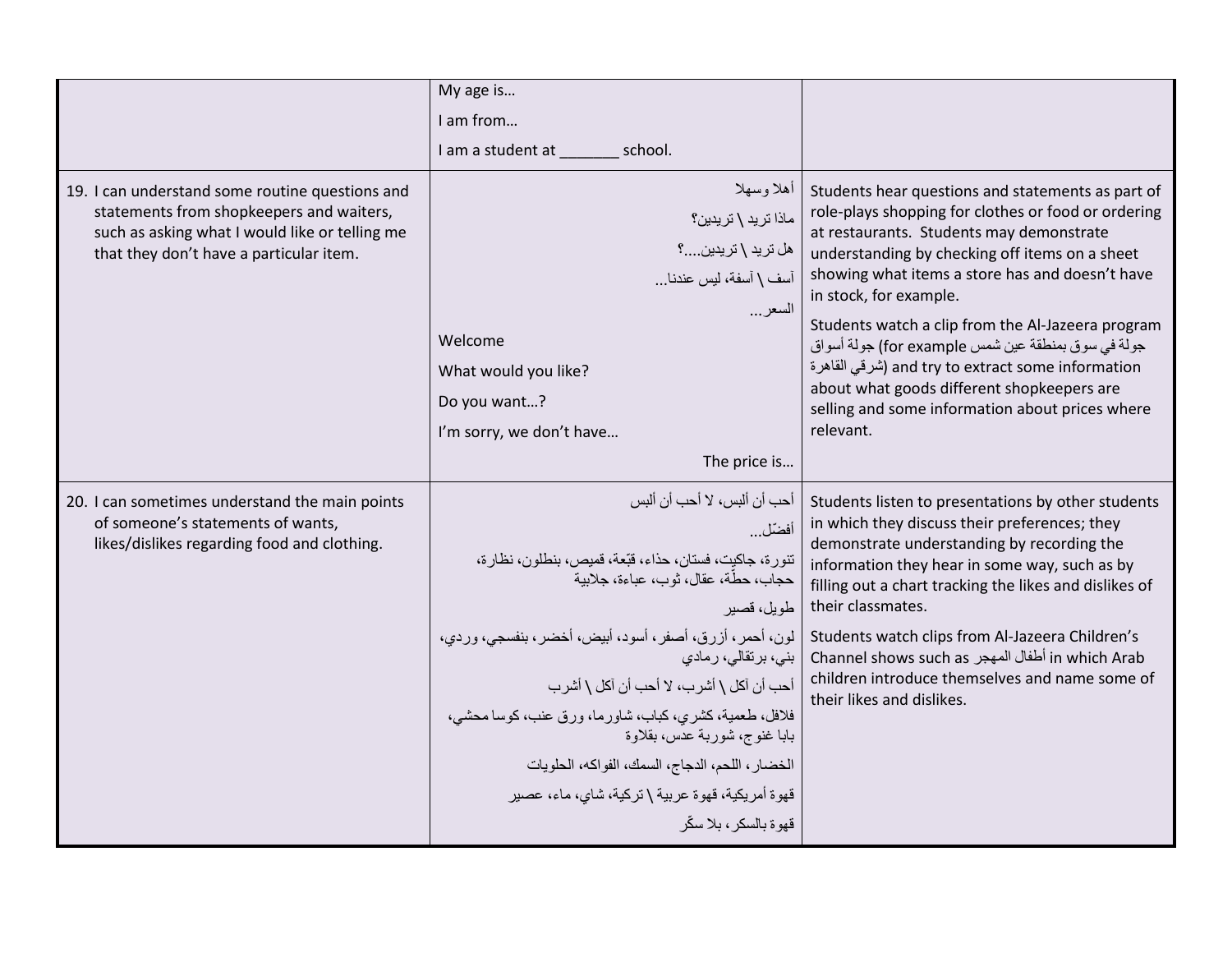|                                                                     | كلمات أخرى تناسب اهتمام الطلاب                                                                                                                                                                                                                                                             |                                                                                                                                                                                                                                                                                                                                                                                                                                                                                                                                                                                                                         |
|---------------------------------------------------------------------|--------------------------------------------------------------------------------------------------------------------------------------------------------------------------------------------------------------------------------------------------------------------------------------------|-------------------------------------------------------------------------------------------------------------------------------------------------------------------------------------------------------------------------------------------------------------------------------------------------------------------------------------------------------------------------------------------------------------------------------------------------------------------------------------------------------------------------------------------------------------------------------------------------------------------------|
|                                                                     | I like to wear, I don't like to wear                                                                                                                                                                                                                                                       |                                                                                                                                                                                                                                                                                                                                                                                                                                                                                                                                                                                                                         |
|                                                                     | I prefer                                                                                                                                                                                                                                                                                   |                                                                                                                                                                                                                                                                                                                                                                                                                                                                                                                                                                                                                         |
|                                                                     | Skirt, jacket, dress, shoes, hat, shirt, pants, hijab,<br>hatta / iqal (type of headdress), thobe, abaya,<br>galabiyya                                                                                                                                                                     |                                                                                                                                                                                                                                                                                                                                                                                                                                                                                                                                                                                                                         |
|                                                                     | Long, short                                                                                                                                                                                                                                                                                |                                                                                                                                                                                                                                                                                                                                                                                                                                                                                                                                                                                                                         |
|                                                                     | Red, blue, yellow, black, white, green, purple, pink,<br>brown, orange, gray                                                                                                                                                                                                               |                                                                                                                                                                                                                                                                                                                                                                                                                                                                                                                                                                                                                         |
|                                                                     | I like to eat / drink, I don't like to eat / drink                                                                                                                                                                                                                                         |                                                                                                                                                                                                                                                                                                                                                                                                                                                                                                                                                                                                                         |
|                                                                     | Falafel, kushari, kebob, shawarma, grape leaves,<br>stuffed zucchini, baba ghanoush, grape leaves,<br>baklava                                                                                                                                                                              |                                                                                                                                                                                                                                                                                                                                                                                                                                                                                                                                                                                                                         |
|                                                                     | Vegetables, meat, chicken, fish, fruit, Arab sweets                                                                                                                                                                                                                                        |                                                                                                                                                                                                                                                                                                                                                                                                                                                                                                                                                                                                                         |
|                                                                     | American coffee, Arabic / Turkish coffee, tea,<br>water, juice                                                                                                                                                                                                                             |                                                                                                                                                                                                                                                                                                                                                                                                                                                                                                                                                                                                                         |
|                                                                     | Coffee with sugar, without sugar                                                                                                                                                                                                                                                           |                                                                                                                                                                                                                                                                                                                                                                                                                                                                                                                                                                                                                         |
|                                                                     | Other words according to the interests of the<br>students                                                                                                                                                                                                                                  |                                                                                                                                                                                                                                                                                                                                                                                                                                                                                                                                                                                                                         |
| 21. I can follow simple directions to get to a shop<br>at the soug. | اِذهب \ اذهبي \ اذهبوا إلىي الأمام<br>لفّ \ لفّي \ لفّوا إلى اليمين \ إلى اليسار عند<br>الزاوية، المحل، وما إلى ذلك<br>  بجانب، أمام، قريب من،<br>في شار ع<br>Go straight<br>Turn left / turn right at (the corner, the shop, etc.)<br>On ________ street<br>Beside, in front of, close to | Students receive an authentic or semi-authentic<br>map with landmarks noted on it. The teacher<br>pretends to be a tour guide giving a tour of this<br>area of the city, including the souq. The teacher<br>narrates the tour's progress, giving directions and<br>noting nearby landmarks. Students trace their<br>progress on the map using a colored pencil to<br>demonstrate their understanding.<br>Students receive an authentic or semi-authentic<br>map with landmarks noted on it. The teacher pre-<br>records or reads a set of directions from one place<br>to another in the souq; students trace a path on |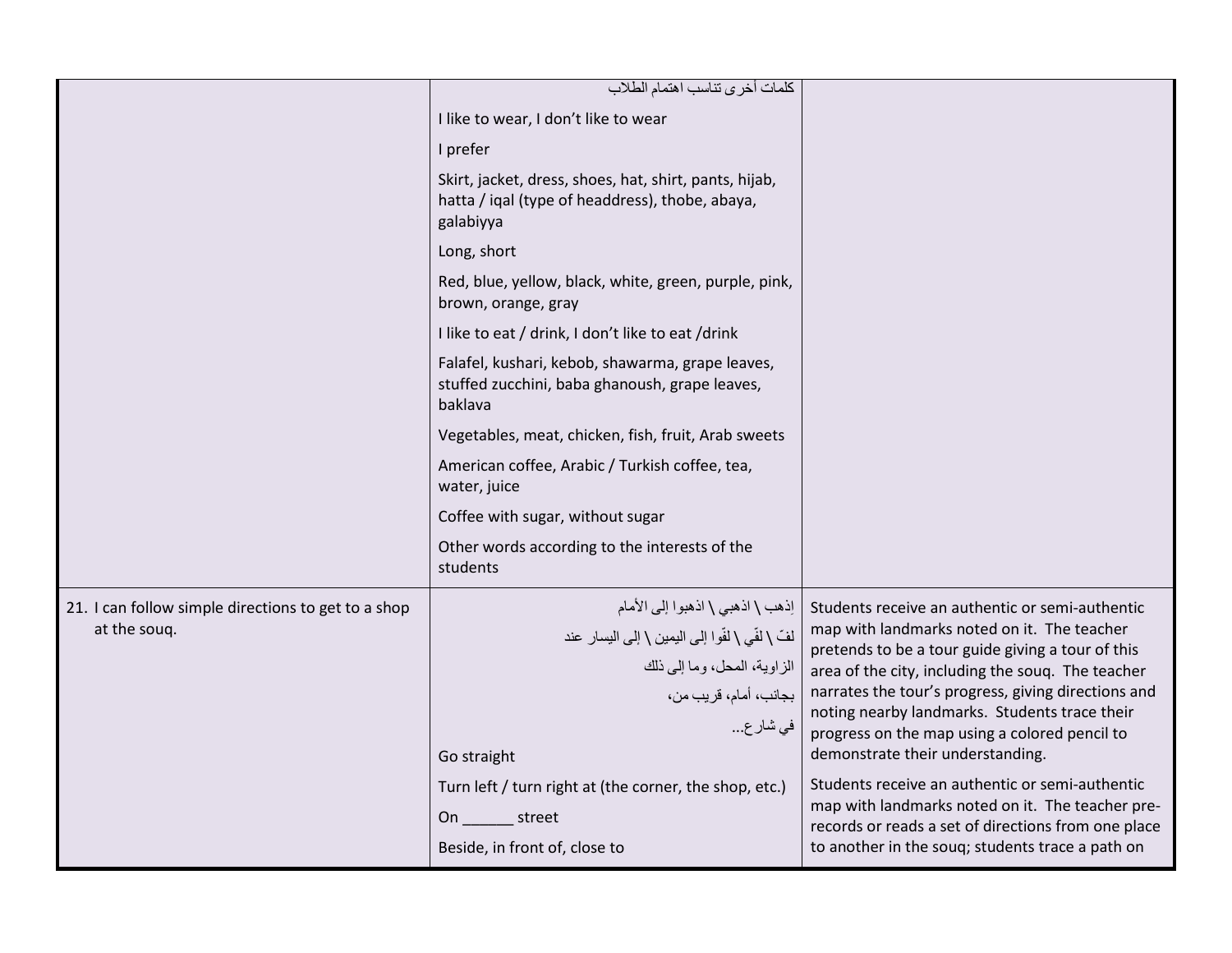|                                                                                            |                                                                                                                                                                                                                                                                                                                                                                                                                                                                                                                                                                                                                                                             | the map using a colored pencil to show their<br>understanding.                                                                                                                                                                                                                                                                                        |
|--------------------------------------------------------------------------------------------|-------------------------------------------------------------------------------------------------------------------------------------------------------------------------------------------------------------------------------------------------------------------------------------------------------------------------------------------------------------------------------------------------------------------------------------------------------------------------------------------------------------------------------------------------------------------------------------------------------------------------------------------------------------|-------------------------------------------------------------------------------------------------------------------------------------------------------------------------------------------------------------------------------------------------------------------------------------------------------------------------------------------------------|
| <b>Interpretive reading</b>                                                                |                                                                                                                                                                                                                                                                                                                                                                                                                                                                                                                                                                                                                                                             |                                                                                                                                                                                                                                                                                                                                                       |
| 22. I can understand listed prices.                                                        | الأرقام العربية والهندية<br>Arabic and Indic-Arabic numerals                                                                                                                                                                                                                                                                                                                                                                                                                                                                                                                                                                                                | Students create fruit and vegetable stands using<br>pictures of fruits and vegetables and label them<br>with prices per kilo. The teacher gives the students<br>fake Egyptian currency, printed on paper.<br>Students practice purchasing kilos of fruits and<br>vegetables from each other and paying with the<br>right amount of Egyptian currency. |
| 23. I can understand a shopping list for food with<br>items I have practiced or memorized. | معرفة الحروف العربية<br>فلافل، طعمية، كشري، لكباب، شاورما، ورق عنب، كوسا محشي،<br>بطاطس، بابا غنوج، شوربة عدس، بقلاوة<br>خضار، لحم، دجاج، سمك، فواكه، حلويات<br>قهوة أمريكية، قهوة عربية \ تركية، شاي، ماء، عصير<br>قهوة بالسكر ، بلا سكّر<br>كلمات أخرى تناسب اهتمام الطلاب<br>Knowledge of the Arabic alphabet<br>Falafel, kushari, kebob, shawarma, grape leaves,<br>stuffed zucchini, baba ghanoush, grape leaves,<br>baklava<br>Vegetables, meat, chicken, fish, fruit, Arab sweets<br>American coffee, Arabic / Turkish coffee, tea,<br>water, juice<br>Coffee with sugar, without sugar<br>Other words according to the interests of the<br>students | Students read a shopping list for food and use it as<br>the basis for a shopping activity in which they must<br>purchase certain items at the soug in order to<br>cook dinner with their host family that night.                                                                                                                                      |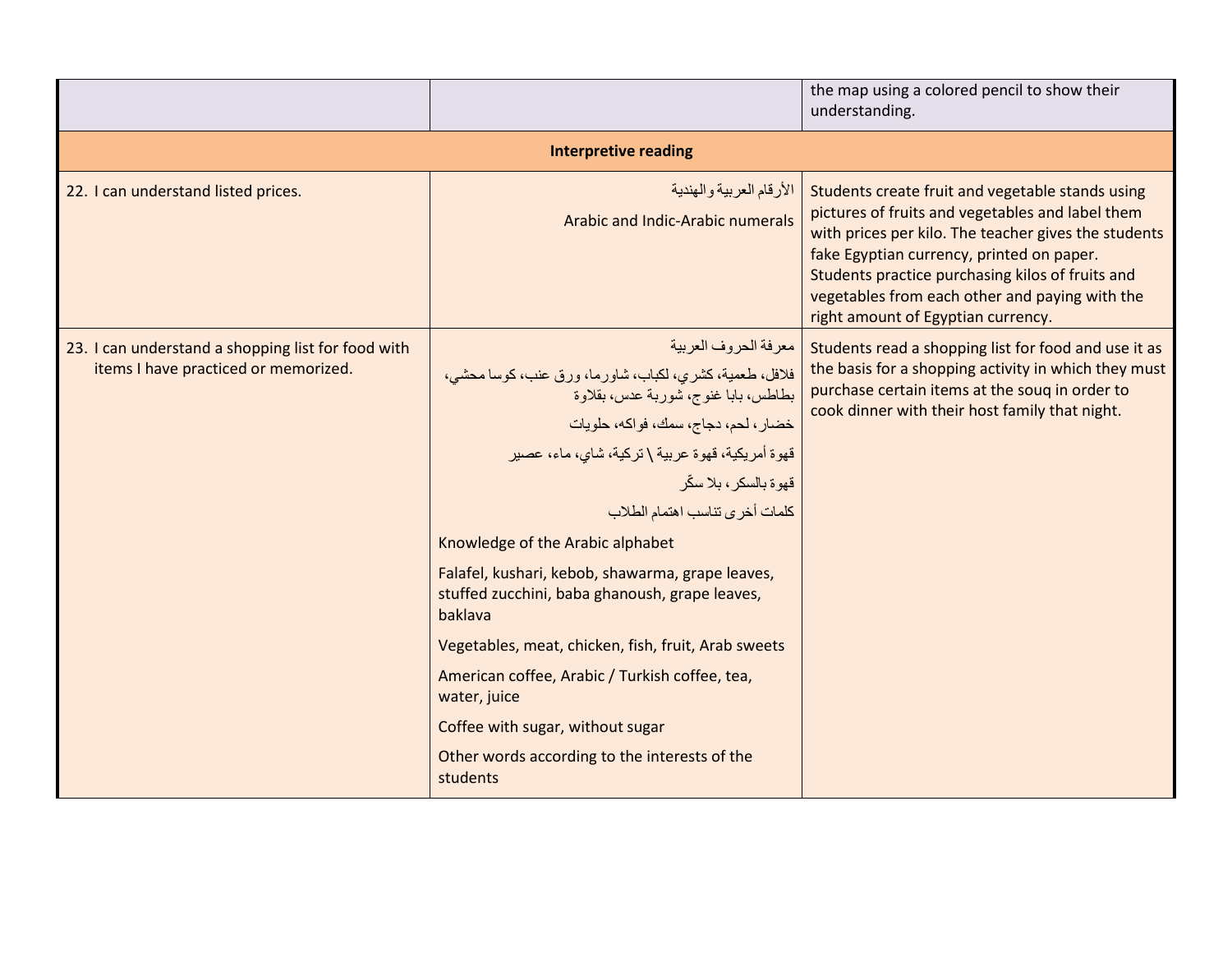| 24. I can understand a shopping list of some<br>clothing items with items I have practiced or<br>memorized. | معر فة الحر وف العربية<br>تنورة، جاكيت، فستان، حذاء، قبَّعة، قميص، بنطلون، نظارة،<br>حجاب، حطّة، عقال، ثوب، عباءة، جلابية<br>كلمات أخرى تناسب اهتمام الطلاب<br>Knowledge of the Arabic alphabet<br>Skirt, jacket, dress, shoes, hat, shirt, pants, hijab,<br>hatta / iqal (type of headdress), thobe, abaya,<br>galabiyya<br>Other words according to the interests of the<br>students  | Students review a shopping list for clothing for a<br>certain event and use it as the basis for a<br>simulated shopping trip to the souq.                                                                                                                                                                                                                                                                                                                                                                                                                                  |
|-------------------------------------------------------------------------------------------------------------|-----------------------------------------------------------------------------------------------------------------------------------------------------------------------------------------------------------------------------------------------------------------------------------------------------------------------------------------------------------------------------------------|----------------------------------------------------------------------------------------------------------------------------------------------------------------------------------------------------------------------------------------------------------------------------------------------------------------------------------------------------------------------------------------------------------------------------------------------------------------------------------------------------------------------------------------------------------------------------|
| 25. I can understand some places labeled on a<br>map of the souq.                                           | معرفة الحروف العربية<br>السوق، محل الملابس \ سوق الملابس، محل فواكه، محل خضبار<br>١ سوق الفواكه والخضار ، جزّار ، مسجد، كنيسة، مطعم، مقهى،<br>بقاليّة، شار ع<br>Knowledge of the Arabic alphabet<br>The market, clothing shop, clothing market, fruit<br>shop, vegetables shop, fruit and vegetables<br>market, butcher, mosque, church, restaurant, café,<br>convenience store, street | Students look at an authentic or semi-authentic<br>map with places labeled on it; they match these<br>places to authentic images from the target culture.                                                                                                                                                                                                                                                                                                                                                                                                                  |
| 26. I can understand familiar dishes and<br>ingredients on a menu.                                          | معرفة الحروف العربية<br>فلافل، طعمية، كشرى، لكباب، شاورما، ورق عنب، كوسا محشى،<br>بطاطس، بابا غنوج، شوربة عدس، بقلاوة<br>خضار، لحم، دجاج، سمك، فواكه، حلويات<br>قهوة أمريكية، قهوة عربية \ تركية، شاي، ماء، عصبر<br>قهوة بالسكر ، بلا سكّر<br>كلمات أخرى تناسب اهتمام الطلاب<br>Knowledge of the Arabic alphabet                                                                        | Students look at an authentic or semi-authentic<br>menu and select dishes they would like to order.<br>They make a list of these items in a simulated<br>online take-out order form, or report them<br>verbally to another student acting as "waiter".<br>Students look at an authentic or semi-authentic<br>menu and select dishes to order on behalf of a<br>group, taking into account the dietary restrictions<br>and preferences of their friends or family when<br>ordering. They make a list of these items in a<br>simulated online take-out order form, or report |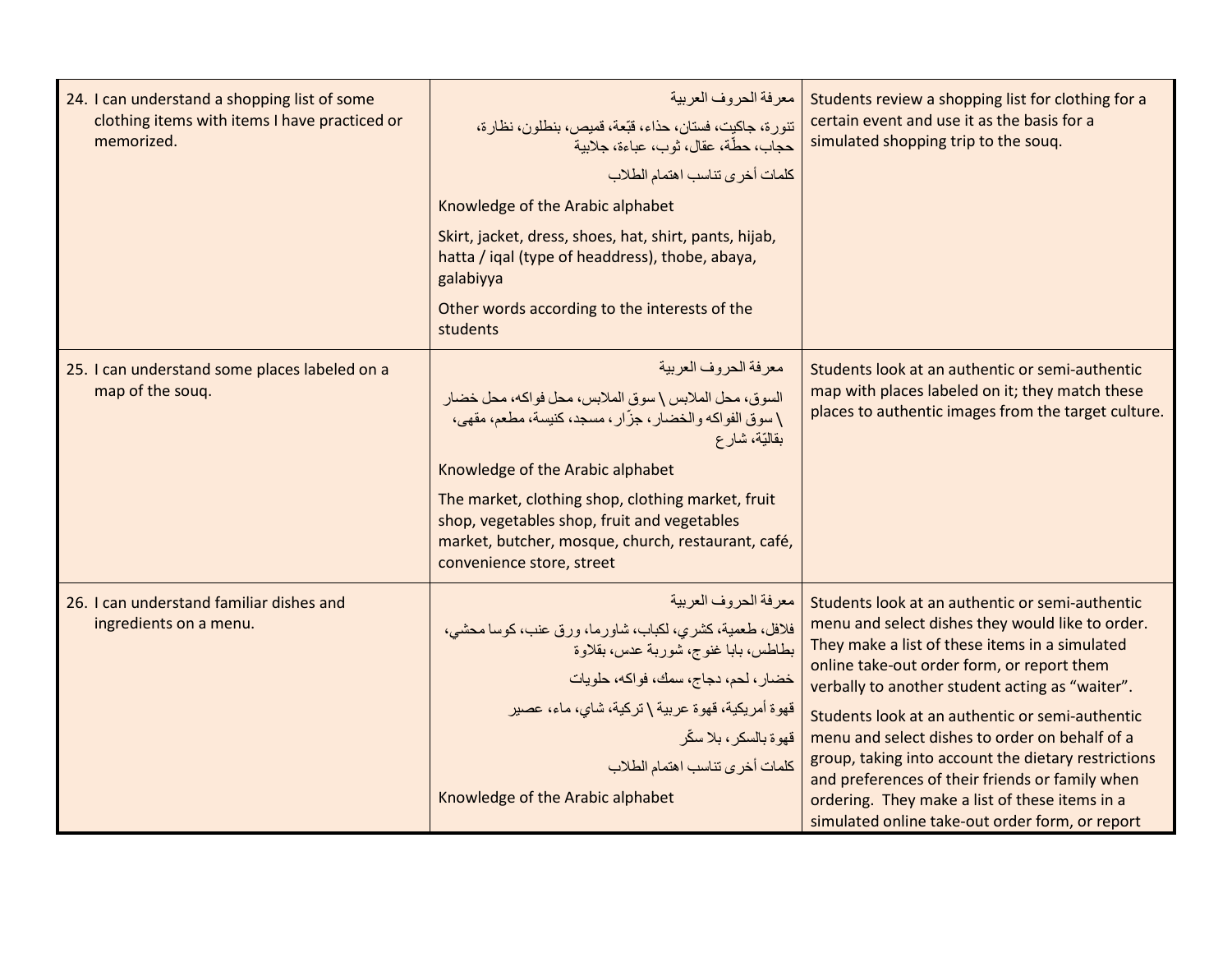| Falafel, kushari, kebob, shawarma, grape leaves,<br>stuffed zucchini, baba ghanoush, grape leaves,<br>baklava         | them verbally to another student acting as<br>"waiter". |
|-----------------------------------------------------------------------------------------------------------------------|---------------------------------------------------------|
| Vegetables, meat, chicken, fish, fruit, Arab sweets<br>American coffee, Arabic / Turkish coffee, tea,<br>water, juice |                                                         |
| Coffee with sugar, without sugar<br>Other words according to the interests of the<br>students                         |                                                         |

### **Materials & Other Resources**

Describe the primary resources that you plan to use for the program. Be specific so that these resources can be shared with other programs.

| Maps of areas of Cairo in Arabic:                                                                                                                                                            |
|----------------------------------------------------------------------------------------------------------------------------------------------------------------------------------------------|
| https://schritte.wordpress.com/2009/02/09/%D8%AE%D8%B1%D8%A7%D8%A6%D8%B7-%D8%A3%D8%AD%D9%8A%D8%A7%D8%A1-<br>%D9%85%D8%AD%D8%A7%D9%81%D8%B8%D8%A9-%D8%A7%D9%84%D9%82%D8%A7%D9%87%D8%B1%D8%A9/ |
| Song: السلام عليكم https://www.youtube.com/watch?v=fz6Mgy02ZaQ                                                                                                                               |
| Song: الفواكه https://www.youtube.com/watch?v=SIU0CdKT-0s                                                                                                                                    |
| Some photos from Cairo:                                                                                                                                                                      |
| https://www.flickr.com/photos/benandgab/29149681950/                                                                                                                                         |
| https://www.flickr.com/photos/acaaron816/3296630255/                                                                                                                                         |
| https://www.flickr.com/photos/bracketing life/4540669339/                                                                                                                                    |
| https://www.flickr.com/photos/kmacelwee/125538531/                                                                                                                                           |
| https://www.flickr.com/photos/davidstanleytravel/8591305052/                                                                                                                                 |
| https://www.flickr.com/photos/dungodung/2715600222/                                                                                                                                          |
| https://www.flickr.com/photos/31216636@N00/2901599095/                                                                                                                                       |
| https://www.flickr.com/photos/jkannenberg/4671956027/                                                                                                                                        |
| https://www.flickr.com/photos/43423301@N07/4000502327/                                                                                                                                       |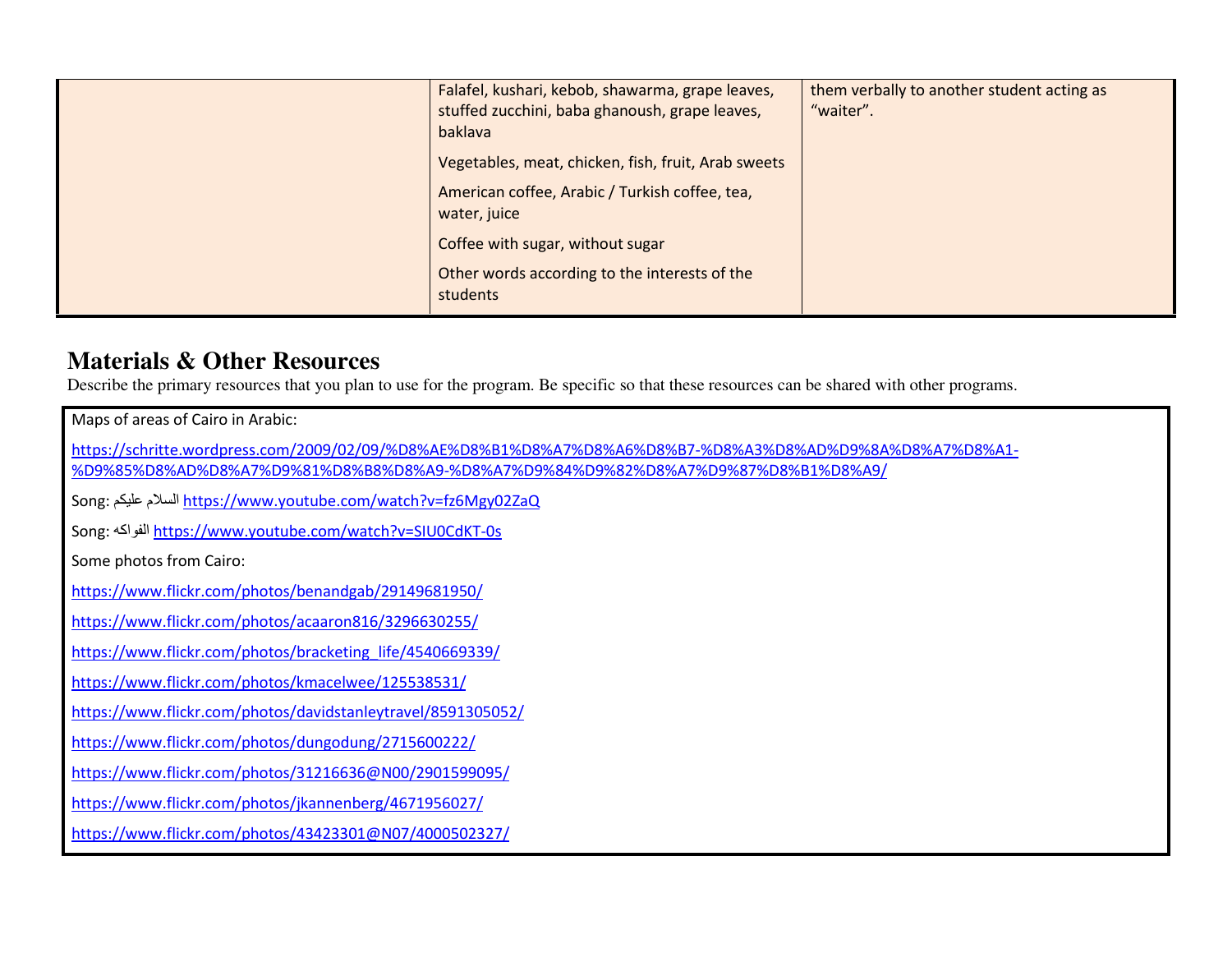https://www.flickr.com/photos/thbecker/231671309/https://www.flickr.com/photos/xiquinho/3425238957/https://www.flickr.com/photos/alexandremarchand/5312898162/https://www.flickr.com/photos/jkannenberg/4671956027/https://www.flickr.com/photos/keatl/2428138895/https://www.flickr.com/photos/nidduifardamha/6788513197/https://www.flickr.com/photos/pan\_chaoyue/17245784045/https://www.flickr.com/photos/hewy/8867339685/https://www.flickr.com/photos/kdixon/2297328831/Menus: بمطعم أكل بيتي <u>http://menuegypt.com/Akl-Baity</u> نمطعم حسن أبو شقرة: <u>http://menuegypt.com/Hasaan-Abo-shaqra</u> المھندسين بيتز بيتز بيتزا بي بيتزا بي بيتزا بين بيتن بيتن بيتن بيتن بيتن بيتن بين بيتن بين بيتن بين  $\frac{\text{http://menuegypt.com/Pizza-ElMohandessin}}$ From al-Jazeera Children's Channel: المھجر أطفال https://www.youtube.com/watch?v=BljxgCcqkyoجولة في سوق الخضار والفواكه بالسيدة زينب في القاھرة :Video https://www.youtube.com/watch?v=jgK9j-HTaUQأسعار المبس في سوق العتبة وسط القاھرة قبيل أيام من عيد الفطر :Video https://www.youtube.com/watch?v=zUhvVT04RVYجولة في سوق بمنطقة عين شمس شرقي القاھرة :Video https://www.youtube.com/watch?v=a4DdNorBosgا'دمشق الصغيرة" سوق دمشقية في ضواحي القاهرة :Video<br>'' https://www.youtube.com/watch?v=cb8TkoqRVTFashion sites with pictures, words in Arabic: https://www.fatakat-a.com/category/veiled-fashion